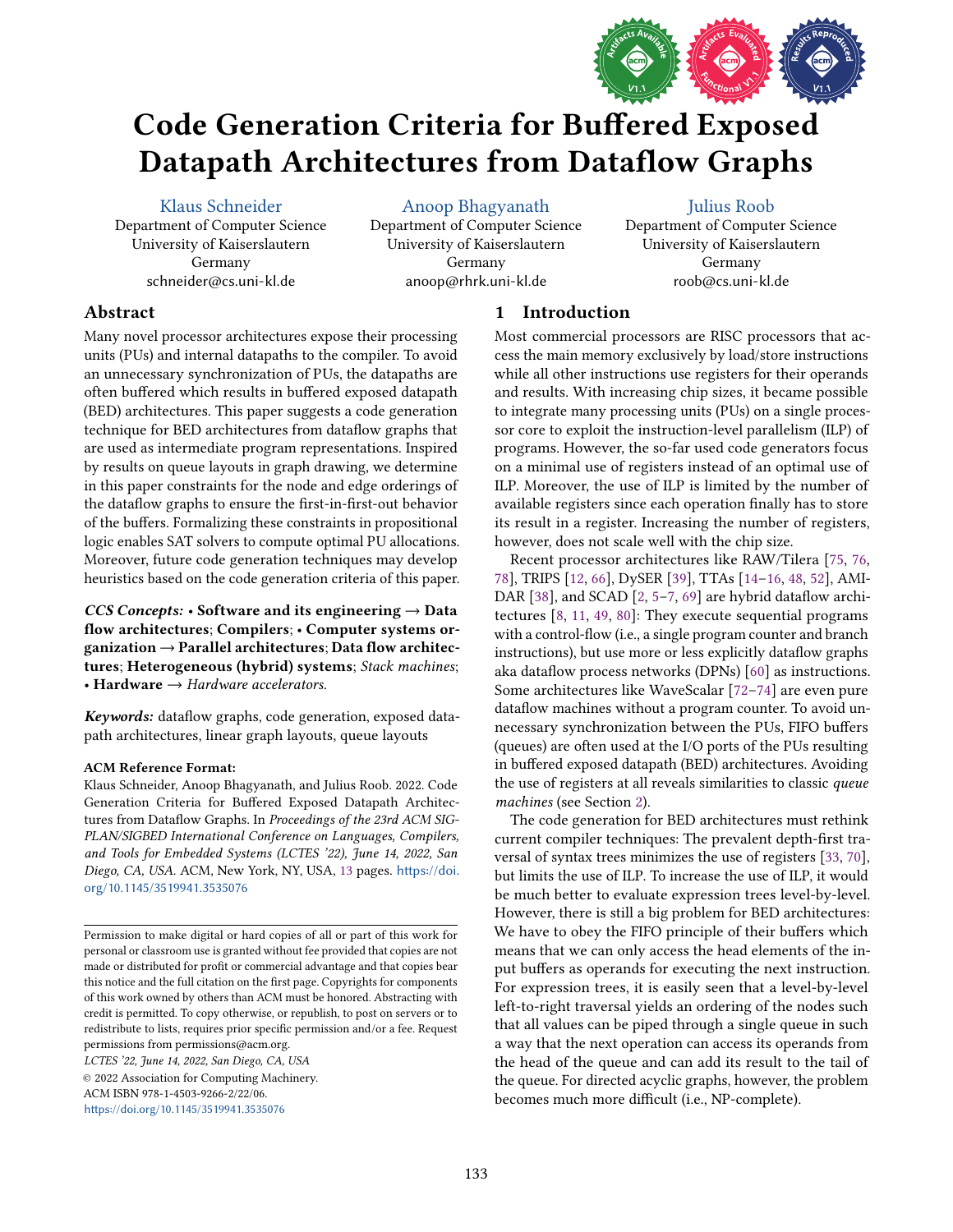To generalize these algorithms from expression trees to entire programs, it is suggested in this paper to use DPNs for BED code generation. To this end, we consider DPNs with a suitable set of nodes (see Table [1\)](#page-2-0) that are powerful enough to allow a translation from sequential programs to these DPNs [\[68\]](#page-12-14). Inspired by results from graph drawing, we then show that the DPNs should be leveled which essentially means that a schedule for the nodes is determined in such a way that all operands of a node are produced at the same level in the schedule. Leveling can be easily done by adding copy nodes on edges where needed. For the following allocation of PUs for the nodes, it is important to analyze edge crossings in the leveled DPN. As a main result of this paper, we prove that edge crossings that use the same 'virtual channel' (see Definition [1\)](#page-2-1) have to be avoided by the node ordering and PU allocation. For edge crossings that refer to different virtual channels, we generate code sequences that ensure that all operations will find their operands as heads of the input buffers. We use these insights to precisely formulate correct and complete code generation criteria as SAT constraints to enable SAT solvers to derive move code with a minimal number of PUs. Our code generation criteria also provide a basis for code generation heuristics, since any PU assignment and node ordering must avoid these critical edge crossings.

The outline of the paper is as follows: Section [2](#page-1-0) briefly explains queue and BED architectures and points out the notion of virtual channels that will become important in the later sections. As intermediate program representation for BED architectures, we use leveled DPNs using the nodes listed in Table [1](#page-2-0) in Section [3](#page-2-2) [\[68\]](#page-12-14). In Section [4,](#page-3-0) we review results from queue layouts in graph drawing. The core of the paper is Section [5](#page-5-0) where we prove how code can be generated by avoiding edge crossings in the DPNs whose edges refer to the same virtual channel. Section [6](#page-9-0) finally formulates our code generation criteria as SAT constraints to provide a basis for BED code generation.

#### <span id="page-1-0"></span>2 Queue and BED Machines

#### 2.1 Queue Machines

Queue machines were initially considered as an abstract machine model that is as powerful as Turing machines [\[9,](#page-11-11) [77\]](#page-12-15). A queue machine is essentially a finite state machine with an additional unbounded FIFO queue as external memory. While running, the queue machine may consume values from the head of its queue and may produce new values to be added to the tail of its queue. Pioneering work on the theory of queue machines is found in [\[9,](#page-11-11) [13,](#page-11-12) [77\]](#page-12-15) where it has been shown that they are as powerful as Turing machines. Further work on the theory of queue machines is found in [\[10,](#page-11-13) [13,](#page-11-12) [59\]](#page-12-16) where also applications for real-time computing were considered.

Earliest work on code generation for queue machines has been done by [\[34\]](#page-11-14) where it has already been recognized that

<span id="page-1-1"></span>

Figure 1. General Template of a BED Architecture.

code must be generated by a level-wise left-to-right or rightto-left traversal of expression DAGs. Proceeding this way, the operands for each instruction are always found at the head of the queue when needed. They also observed that several of the instructions can be executed in parallel where all required operands are read at once from the queue, then the instructions are all executed in parallel, and finally all the results are concatenated to the tail of the queue (in the right order).

A first hardware implementation (even though only presented as a software model) has been reported in [\[64,](#page-12-17) [65\]](#page-12-18) where also the mapping of acyclic dataflow graphs to queue programs is discussed. However, the machine described in [\[64,](#page-12-17) [65\]](#page-12-18) is not really a queue machine, since results can also be stored in registers and can be moreover inserted anywhere in the queue. The reason for this was obviously the lack of a code generator for true queue machines as described in [\[67\]](#page-12-19).

In [\[67\]](#page-12-19), a hardware synthesis based on dataflow graphs and queue machines is described that is based on results on queue layouts in graph drawing as mentioned in Section [4.](#page-3-0) In particular, the DPNs were made level-planar with suitable copy and swap nodes to avoid all edge crossings. According to Theorem [8,](#page-6-0) this allows one to produce queue code by a level-by-level left-to-right traversal.

#### 2.2 BED Architectures

Buffered exposed datapath (BED) architectures are generalizations of queue machines for parallel computation. Therefore, BED architectures have many processing units (PUs) whose input and output ports have FIFO buffers as shown in Figure [1.](#page-1-1) Every buffer has a unique address so that the program of a BED architecture can tell each PU from which output buffers the next values for its input buffers will come from, and also to which input buffers the PU has to send its outputs. Besides the PUs for executing arithmetic-logical instructions, a BED architecture also has a control unit (CU) for fetching instructions from the program memory and issuing these to the PUs, and moreover at least one load/store unit (LSU) to access the main memory. The compiler will determine the data transports from output buffers to input buffers as well as the allocation of PUs for the instructions.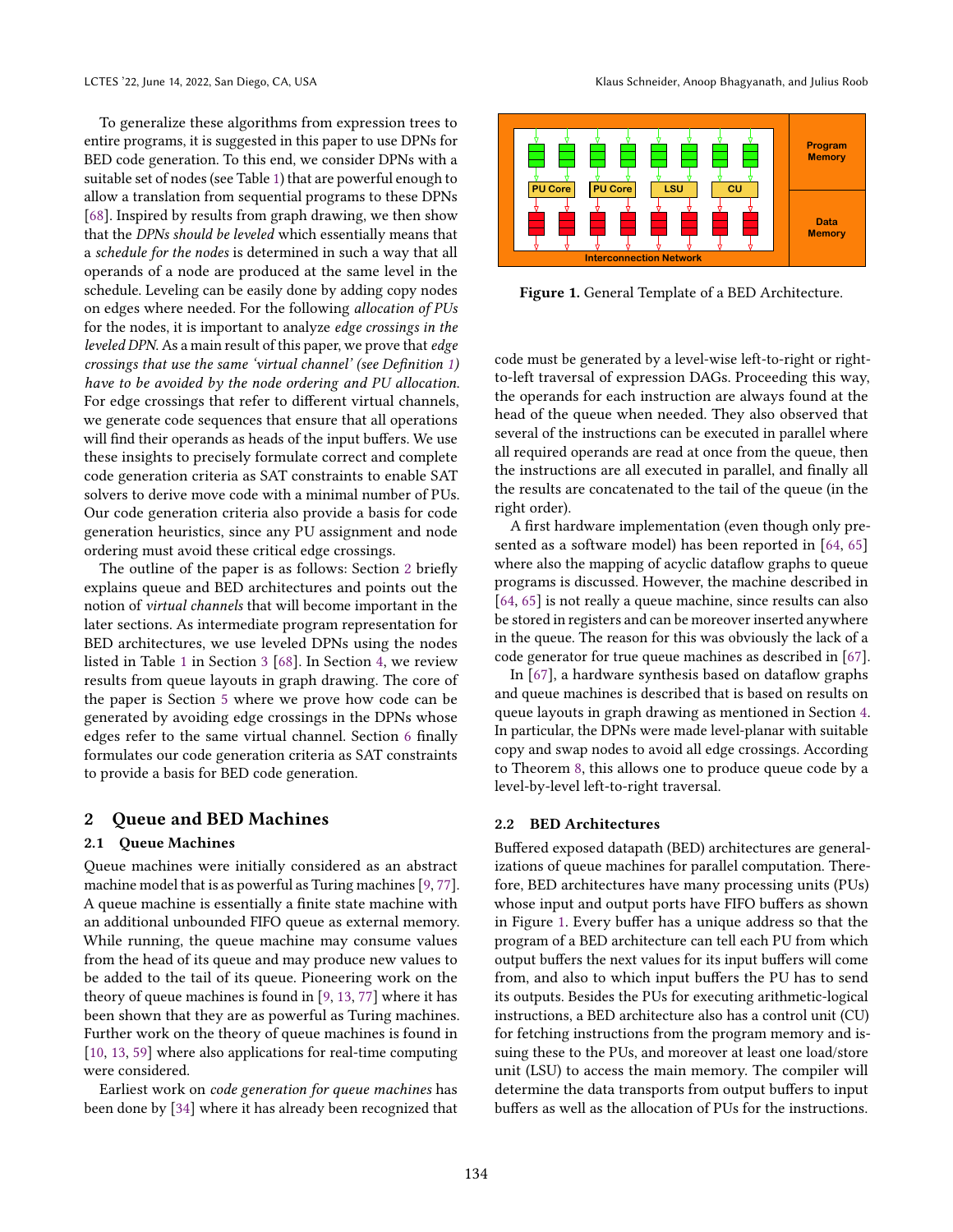In the most explicit form, the program of a BED architecture consists of a sequence of move instructions  $src \rightarrow \text{tgt}$ that denote a data transport from output buffer src to input buffer tgt. Such move instructions were originally introduced for transport-triggered architectures  $[14–16, 48, 52]$  $[14–16, 48, 52]$  $[14–16, 48, 52]$  $[14–16, 48, 52]$  $[14–16, 48, 52]$  $[14–16, 48, 52]$ , but can be used in any BED architecture as well. Using the program counter, the control unit (CU) of the BED architecture will fetch the next move instruction src  $\rightarrow$  tgt from the instruction memory and will make it available to the PUs  $P_{\text{src}}$  owning output buffer src and  $P_{\text{tgt}}$  owning input buffer tgt.  $P_{src}$  will then send the value at the head of its output buffer src through the interconnection network to input buffer tgt of PU  $P_{tgt}$  which will add that value to its tail. If output buffer src should be empty (because the value has not yet been computed),  $P_{src}$  will remember to send that value to address tgt as soon as the value is available, and also  $P_{\text{tot}}$  will remember to receive that value from address src as the next value of input buffer tgt.

If the required operands of an instruction are available at the heads of the input buffers of the PU executing that instruction, then these operands are consumed and the output values are produced. These output values are then concatenated to the tails of the corresponding output buffers. Note that the execution of the PUs and the data transports may be decoupled in time since the PUs can remember the required data transports if the values are not yet available and will perform them as soon as possible.

As a parallel architecture, BED architectures will typically issue many move instructions at any point of time, and hence, also many instructions are executed at any point of time to exploit the ILP of the programs. It is also possible to issue a bundle of move instructions similar to VLIW processors by the CU to the corresponding PUs at once. The interconnection network must therefore be able to connect any output buffer with any input buffer. Preferably, nonblocking networks should be used that allow one to implement any permutation of I/O addresses at any point of time (see [\[50\]](#page-12-20)).

Since any output buffer src of a PU  $P_{src}$  can send values to any input buffer tgt of the same or another PU  $P_{\text{tgt}}$ , there are many software-controlled configurable datapaths in a BED architecture:

<span id="page-2-1"></span>Definition 1 (Virtual Channels). A BED architecture with PUs having input buffers  $\mathcal{I} = \{I_1, \ldots, I_m\}$  and output buffers  $O = \{O_1, \ldots, O_n\}$  has the virtual channels  $I \times O$  referring to move instructions  $\{O_i \rightarrow I_j \mid O_i \in O, I_j \in I\}$ .

In [\[69\]](#page-12-7), we have shown how to avoid a quadratic growth of the chip size by implementing the above channels using 'virtual buffers' such that the chip size only grows linearly with the number of PUs.

Finally, note that a PU may implement any kind of function with an arbitrary number of inputs and outputs. In this paper, we consider universal PUs that are capable to execute the

operations of the DPN nodes listed in Table [1](#page-2-0) with typical arithmetic-logic operations ⊙. To that end, the PUs require also an input buffer for the instruction's opcode.

<span id="page-2-0"></span>Table 1. Syntax and Semantics of used DPN Nodes

| syntax                                | semantics                               |  |  |  |  |
|---------------------------------------|-----------------------------------------|--|--|--|--|
| token control                         |                                         |  |  |  |  |
| $(y) := C(x)$                         | $t = get(x)$                            |  |  |  |  |
|                                       | push(t, y)                              |  |  |  |  |
| $(y_0, y_1) := D(x)$                  | $t = get(x)$                            |  |  |  |  |
|                                       | $push(t, y_0)$                          |  |  |  |  |
|                                       | push $(t, y_1)$                         |  |  |  |  |
| $(y_0, y_1) := S(x_0, x_1)$           | $t_0 = \text{get}(x_0)$                 |  |  |  |  |
|                                       | $t_1 = \text{get}(x_1)$                 |  |  |  |  |
|                                       | push $(t_1, y_0)$                       |  |  |  |  |
|                                       | push $(t_0, y_1)$                       |  |  |  |  |
| $(y) := J(x_0, x_1)$                  | $t_0 = \text{get}(x_0)$                 |  |  |  |  |
|                                       | $t_1 = \text{get}(x_1)$                 |  |  |  |  |
|                                       | push $(t_0, y)$                         |  |  |  |  |
| $() := K(x)$                          | $t = get(x)$                            |  |  |  |  |
| control flow                          |                                         |  |  |  |  |
| $(y) = \mathsf{SEL}(c, x_1, x_0)$     | $t_c = \text{get}(c)$                   |  |  |  |  |
|                                       | $t_d = \text{if}(t_c)$ then get $(x_1)$ |  |  |  |  |
|                                       | else get $(x_0)$                        |  |  |  |  |
|                                       | push $(t_d, y)$                         |  |  |  |  |
| $(y_1, y_0) = \text{SWT}(c, x)$       | $t_c = \text{get}(c)$                   |  |  |  |  |
|                                       | $t_x = \text{get}(x)$                   |  |  |  |  |
|                                       | if $(t_c)$ then push $(t_x, y_1)$       |  |  |  |  |
|                                       | else push $(t_x, y_0)$                  |  |  |  |  |
| memory access                         |                                         |  |  |  |  |
| $(tk_{out}, y) = LD_a(adr, tk_{in})$  | $t_a = \text{get}(adr)$                 |  |  |  |  |
|                                       | $t_m = \text{get}(tk_{in})$             |  |  |  |  |
|                                       | push(mem[a, $t_a$ ], $y$ )              |  |  |  |  |
|                                       | push $(t_m, tk_{out})$                  |  |  |  |  |
| $(tk_{out}) = ST_a(adr, tk_{in}, x)$  | $t_a = \text{get}(adr)$                 |  |  |  |  |
|                                       | $t_m = \text{get}(tk_{in})$             |  |  |  |  |
|                                       | $t_x = \text{get}(x)$                   |  |  |  |  |
|                                       | mem $[a, t_a] := t_x$                   |  |  |  |  |
|                                       | push $(t_m, tk_{out})$                  |  |  |  |  |
| data operations                       |                                         |  |  |  |  |
| $(y) = Const(c)$                      | push(c, y)                              |  |  |  |  |
| $(y) = \text{MonOp}(f, x)$            | $t_x = \text{get}(x)$                   |  |  |  |  |
|                                       | push $(f(t_x), y)$                      |  |  |  |  |
| $(y) = \text{BinOp}(\odot, x_0, x_1)$ | $t_0 = \text{get}(x_0)$                 |  |  |  |  |
|                                       | $t_1 = \text{get}(x_1)$                 |  |  |  |  |
|                                       | push $(t_0 \odot t_1, y)$               |  |  |  |  |
| $(y) = \text{ITE}(c, x_1, x_0)$       | $t_c = \text{get}(c)$                   |  |  |  |  |
|                                       | $t_1 = \text{get}(x_1)$                 |  |  |  |  |
|                                       | $t_0 = \text{get}(x_0)$                 |  |  |  |  |
|                                       | if $(t_c)$ then push $(t_1, y)$         |  |  |  |  |
|                                       | else push $(t_0, y)$                    |  |  |  |  |

## <span id="page-2-2"></span>3 Dataflow Process Networks (DPNs)

A dataflow graph aka dataflow process network (DPN) [\[60\]](#page-12-10) is a directed graph whose vertices are process nodes and whose edges are FIFO buffers, i.e., queues, storing values that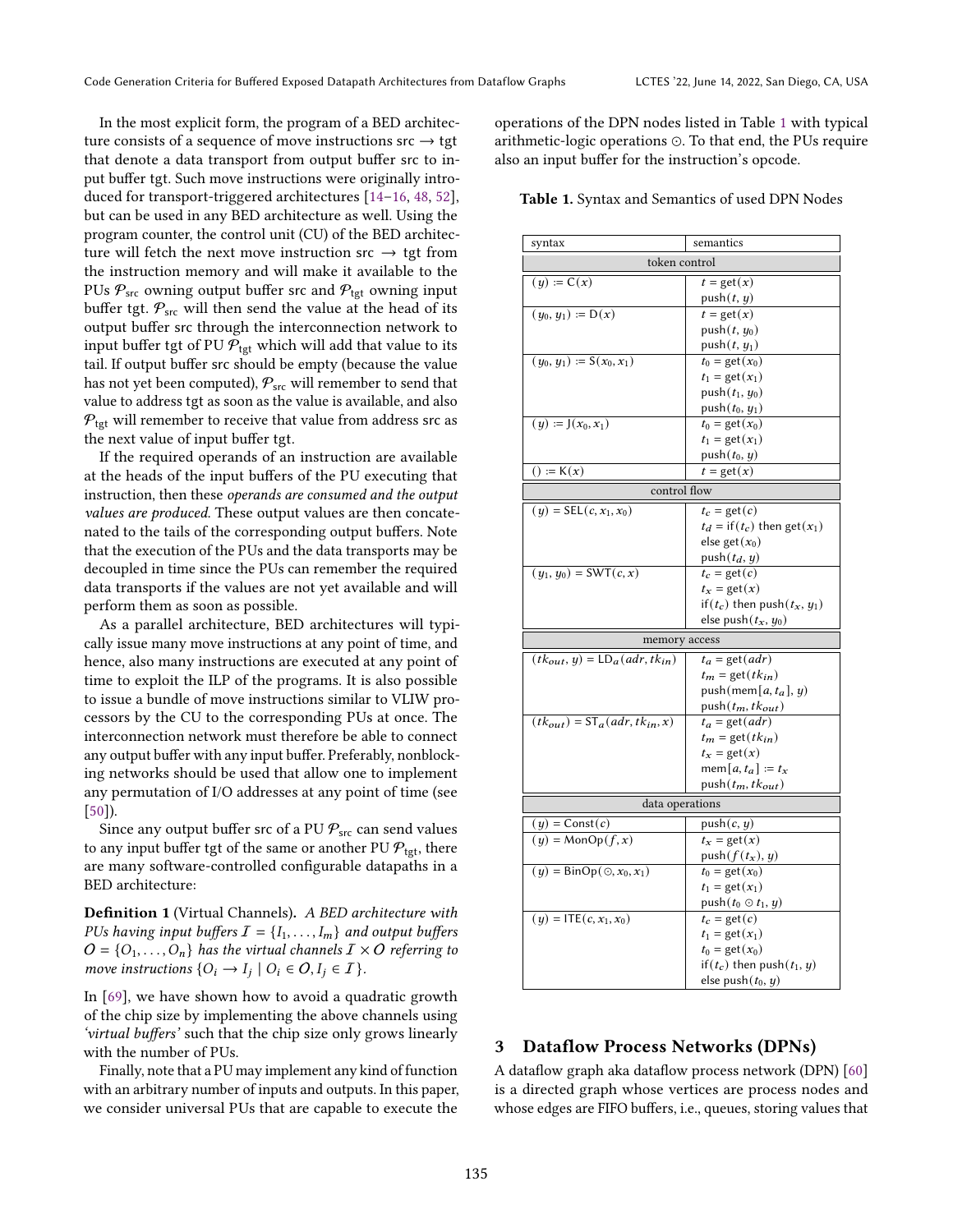are also called tokens. A process node can fire if its input buffers have sufficiently many tokens, where 'sufficiently' depends on the particular kind of node (see Table [1\)](#page-2-0). If the node fires, it consumes tokens from its input buffers, and adds the produced tokens to the tails of its output buffers. Table [1](#page-2-0) lists the syntax and semantics of all DPN nodes in an operational manner using the following basic operations on buffers:

- get(x) consumes and returns the head of buffer x, i.e., for a nonempty buffer  $x = [x_0, \ldots, x_{n-1}]$ , it returns the head value  $x_0$  and removes  $x_0$  from x. If x is empty,  $get(x)$  will wait until a value arrives in x that can be returned. Hence,  $get(x)$  is a blocking read operation as required by Kahn [\[57,](#page-12-21) [58\]](#page-12-22).
- push $(x, y)$  adds value x to the tail of buffer y; i.e., buffer  $y = [y_0, \ldots, y_{n-1}]$  becomes  $y \cdot x = [y_0, \ldots, y_{n-1}, x]$

Using these read and write operations on buffers, the meaning of the nodes listed in Table [1](#page-2-0) should be clear (see [\[68\]](#page-12-14) for more information and a translation from sequential programs to dataflow graphs using these nodes). We just remark here that all nodes except for the load/store nodes are Kahn nodes since they are based on the above blocking read method and do not hold a local or global state. The load/store nodes access the shared memory mem that is partitioned into segments mem $[a, \ldots]$  determined by the additional parameter 'a' (which could be an array) of the load/store nodes. In addition to the operands they need for the memory access, the load/store nodes of the same segment are connected by a token chain (input  $tk_{in}$  and output  $tk_{out}$ ) to enforce the sequential order given by a program so that races on the memory are avoided.

#### <span id="page-3-0"></span>4 Linear Graph Layouts

To generate code from DPNs, we have to compute (1) a schedule, i.e., we have to map the nodes of the DPN to points of time when they shall be executed, and (2) an allocation that maps each node to one of the PUs of the BED machine. As we will see in this section, scheduling is done best by levelizing a DPN, and the PU allocation has to avoid crossings of edges that refer to the same virtual channels as we will prove in the following section. These results are based on a couple of results from graph drawing considered in this section.

## 4.1 Queue Layouts of Graphs

A general method for drawing graphs [\[18,](#page-11-15) [71\]](#page-12-23) is to first partition the vertices into levels such that edges only connect vertices of levels *i* and  $j > i$  and then to permute the vertices of each level to minimize the number of edge crossings. In particular, one considers so-called linear graph layouts where the vertices of a graph are placed along a single line, i.e., imposing a total order on the nodes such that the edges have to fulfill certain requirements. For instance, for queue layouts [\[47\]](#page-12-24), we have the following requirements:

<span id="page-3-2"></span>**Definition 2** (Oueue Layouts [\[47\]](#page-12-24)). A  $k$ -queue layout of a directed or undirected graph  $G = (V, E)$  is given by a total ordering<sup>[1](#page-3-1)</sup>  $\leq$  of the vertices V of the graph G and a partition of the edges  $E$  of the graph  $G$  into  $k$  equivalence classes (queues) given by a mapping  $\kappa : E \to \{1, ..., k\}$  such that crossing edges must not be assigned to the same queue, i.e., for all  $(x_1, y_1) \in E$  and all  $(x_2, y_2) \in E$ , a crossing  $x_1 \le x_2 \le y_2 \le y_1$ implies  $\kappa(x_1, y_1) \neq \kappa(x_2, y_2)$ . The minimal number k needed for a  $k$ -queue layout is called the queue number of the graph.

[\[24,](#page-11-16) [42,](#page-12-25) [47\]](#page-12-24) also considers  $k$ -stack layouts and compares them with  $k$ -queue layouts which reveals many surprising differences between both. We will however only consider queue layouts in the following. The seminal paper [\[47\]](#page-12-24) already conjectured that planar graphs have a bounded queue number which has just recently been proved [\[21,](#page-11-17) [22,](#page-11-18) [25\]](#page-11-19) after a series of papers [\[3,](#page-11-20) [19,](#page-11-21) [20,](#page-11-22) [23,](#page-11-23) [26,](#page-11-24) [27\]](#page-11-25). The currently known lower bound is 4 and the currently known best upper bound is 49 for planar graphs. Moreover, [\[1\]](#page-11-26) proves that the queue number of planar 3-trees has upper bound five and shows that the lower bound is four. Finally, series-parallel graphs, i.e., graphs with tree-width 2, have queue number 3 [\[79\]](#page-12-26).

In terms of BED architectures, we interpret  $k$ -queue layouts as follows: we consider the given graph  $G = (V, E)$  as a DPN and use the total ordering of the vertices as a sequential schedule to fire the nodes on a machine with  $k$ -queues for storing the operand and result values. When the sequential schedule reaches a node, then all its operands (that correspond to the incoming edges) must be found as heads of the k queues so that the node can fire. The obtained result values (that correspond to the outgoing edges) are then added to the tails of the queues.

#### 4.2 Queue Layouts with Given Vertex Orderings

If we consider a given vertex ordering  $\leq$ , then major obstacles for queue layouts are  $k$ -crossings:

**Definition 3** (*k*-Crossings). Consider a graph  $G = (V, E)$ with a total ordering  $\leq$  of its vertices V. Any set of  $k$  edges  $(x_1, y_1), \ldots, (x_k, y_k)$  with  $x_1 \le x_2 \le \ldots \le x_{k-1} \le x_k$  form a -crossing iff their endpoints are ordered in the opposite way  $y_k \leq y_{k-1} \leq \ldots \leq y_2 \leq y_1.$ 

The following theorem reveals that  $k$ -crossings are the major obstacles for generating  $k$ -queue layouts:

Theorem 1 (Layouts with Fixed Variable Ordering [\[47\]](#page-12-24)). A graph  $G = (V, E)$  with a total ordering  $\leq$  has k-queue layout if and only if it does not have a  $k$ -crossing.

For a fixed vertex ordering, it is therefore simple to check whether a  $k$ -queue layout exists: We just have to check whether the graph contains a  $k$ -crossing:

<span id="page-3-1"></span><sup>&</sup>lt;sup>1</sup>By the considered ordering  $\leq$  of the vertices, we induce an orientation on the edges of an undirected graph.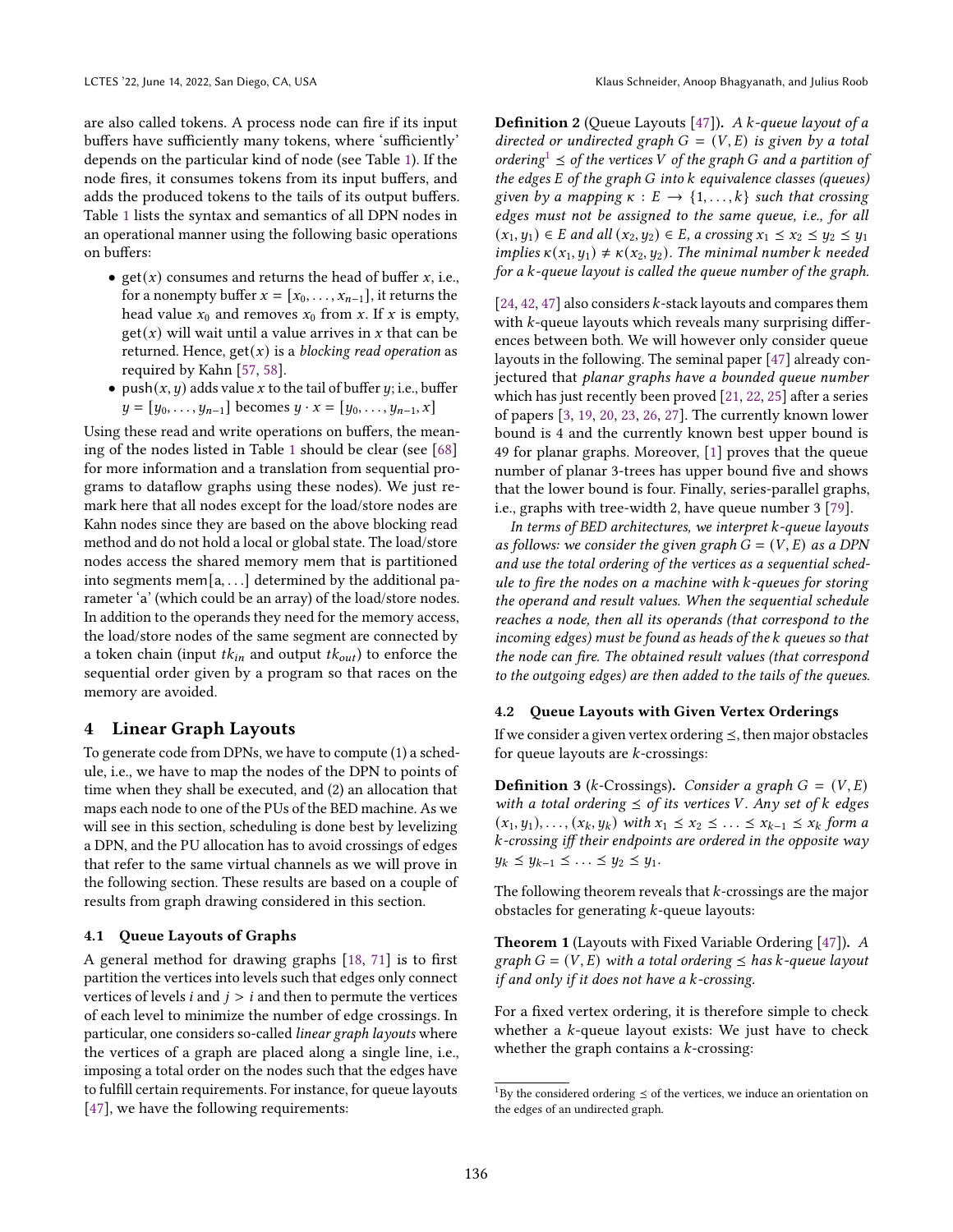Theorem 2 (Layouts with Fixed Variable Ordering [\[47\]](#page-12-24)). Checking whether a graph with a given vertex ordering has a -queue layout can be done in linear time.

#### 4.3 Recognizing 1-Queue Graphs

The execution of a DPN on a  $k$ -queue machine requires us to determine the vertex ordering, i.e., the sequential schedule, as well as the assignment of the edges to the  $k$ -queues, i.e., the allocation of PUs. For the case  $k = 1$ , the PU allocation becomes trivial. Moreover, the code for a 1-queue machine can also be run on a  $k$ -queue machine for any number  $k$  in that we may distribute the work arbitrarily on the PUs. We are therefore interested in 1-queue layouts.

For a 1-queue layout, Definition [2](#page-3-2) demands that for any pair of edges  $(x_1, y_1)$  and  $(x_2, y_2)$  with  $x_1 \le x_2$ , we have to have  $y_1 \leq y_2$ . Heath and Rosenberg proved that undirected 1-queue graphs are exactly the arched level-planar graphs which are defined below, and Pemmeraju et.al. [\[43,](#page-12-27) [44,](#page-12-28) [46,](#page-12-29) [63\]](#page-12-30) showed the same for directed graphs:

Definition 4 (Arched Level-Planar Graphs [\[43,](#page-12-27) [44,](#page-12-28) [46,](#page-12-29) [47,](#page-12-24) [63\]](#page-12-30)). A graph  $G = (V, E)$  is a level-planar graph with  $\ell$  levels if there exists a total ordering  $\leq$  on the vertices and a function  $\hbar : V \to \{1, \ldots, \ell\}$  such that (1) there is no crossing of edges and (2)  $(x, y) \in E$  with  $x \leq y$  implies  $\hbar(y) = \hbar(x) + 1$ .

For each level  $l \in \{1, ..., \ell\}$ , define  $b_l$  (bottom) and  $t_l$  (top) as the minimal and maximal vertices of level  $l$ , and let  $s_l$  be the first vertex in level l that is adjacent to some vertex in level  $l + 1$ , or, if there are no edges between levels l and  $l + 1$ , let  $s_l := t_l$ . An arch at level l is an edge from  $t_l$  to a vertex j with  $b_l \leq j \leq \min\{s_l, t_l - 1\}$  (where  $t_l - 1$  is the predecessor of  $t_l$  $w.r.t. \leq$ ).

Arches are edges from the topmost vertex  $t_l$  of a level  $l$  to a vertex of the same level that occurs before the first vertex of the same level having an edge to the next level [\[47\]](#page-12-24). Clearly, arches can be drawn around the graph so that there is no crossing. The following theorem characterizes the graphs with a 1-queue layout as the arched level-planar graphs:

<span id="page-4-0"></span>Theorem 3 (Arched Level-Planar Graphs [\[43,](#page-12-27) [44,](#page-12-28) [46,](#page-12-29) [47,](#page-12-24) [63\]](#page-12-30)). A directed  $[47]$  or undirected  $[43, 44, 46, 63]$  $[43, 44, 46, 63]$  $[43, 44, 46, 63]$  $[43, 44, 46, 63]$  $[43, 44, 46, 63]$  $[43, 44, 46, 63]$  graph has a 1queue layout if and only if it is an arched level-planar graph.

Hence, for checking the existence of a 1-queue layout, we have to check whether the graph is arched level-planar. For undirected graphs, this problem is NP-complete:

Theorem 4 (Undirected Arched Level-Planar Graphs [\[47\]](#page-12-24)). Given an undirected graph, the following problems are NPcomplete:

- checking whether the graph is arched level-planar
- checking whether the graph is level-planar
- checking whether the graph has a 1-queue layout

From the above results, it also follows that determining the queue number of a graph is NP-complete. The situation is different for directed acyclic graphs (DAGs):

<span id="page-4-1"></span>Theorem 5 (Directed Arched Level-Planar Graphs [\[43,](#page-12-27) [45,](#page-12-31) [53,](#page-12-32) [63\]](#page-12-30)). Checking whether a DAG is an arched level-planar DAG can be done in linear time. Hence, checking whether a DAG has a 1-queue layout can be done in linear time.

However, recognizing  $k$ -queue DAGs is not as simple as recognizing 1-queue DAGs: [\[45,](#page-12-31) [63\]](#page-12-30) already proved the NPcompleteness of recognizing 4-queue DAGs. Note also the criticism of [\[53\]](#page-12-32) on the original proof given in [\[43,](#page-12-27) [45,](#page-12-31) [63\]](#page-12-30) and its correction in [\[53,](#page-12-32) [54\]](#page-12-33).

Another linear-time algorithm has been determined for the special case of bipartite graphs, i.e., directed graphs with only two levels. Eades et.al.  $[28-31, 35]$  $[28-31, 35]$  present in  $[29, 30]$  $[29, 30]$  a linear-time algorithm for drawing bipartite graphs without edge crossings, if possible. Moreover, they show that the problem of minimizing crossings by determining an ordering of one level while fixing the ordering of the other level is NPcomplete. Their linear-time algorithm to determine vertex orderings given in [\[29,](#page-11-30) [30\]](#page-11-31) is based on caterpillars [\[32,](#page-11-32) [40\]](#page-11-33):

**Definition 5** (Caterpillar [\[29,](#page-11-30) [30\]](#page-11-31)). An undirected graph  $G =$  $(V, E)$  is a caterpillar if it is a tree with one path called the backbone, which contains all vertices of degree bigger than one.

Theorem 6 (Caterpillar [\[29,](#page-11-30) [30\]](#page-11-31)). A bipartite undirected graph is level-planar if and only if it is a collection of caterpillars. A connected bipartite undirected graph is level-planar if and only if it is a caterpillar.

Hence, checking whether a bipartite graph has a level-planar drawing is done by checking whether it is a set of caterpillars: To this end, we have to determine the backbones of the caterpillars which can be done by simply deleting all vertices of degree 1 (which removes the legs of the caterpillars) and checking that the remaining vertices form a set of paths. According to the theorem above, there is a level-planar drawing iff we find a collection of caterpillars, and that already gives us the level-planar drawing.

The linear-time algorithm for checking whether a given bipartite graph has a level-planar drawing can be extended to further levels by checking the consistency of node orders of the different levels similar to the algorithm using PQ-trees [\[43,](#page-12-27) [45,](#page-12-31) [63\]](#page-12-30) and [\[53,](#page-12-32) [54\]](#page-12-33). An alternative quadratic time testing and embedding algorithm that uses vertex-exchange graphs was developed by Healy and Kuusik [\[41\]](#page-12-34).

The DPNs obtained from sequential programs are special directed graphs and also special, i.e., quasi-static, DPNs [\[68\]](#page-12-14). However, even with the restriction to basic blocks, we may still require more than one PU (and thus more than one queue) for their execution (see Figures [2,](#page-7-0) [3,](#page-7-1) and [4\)](#page-8-0). Since S (swap) and SWT (switch) nodes are not used for the translation of basic blocks [\[68\]](#page-12-14), the only nodes with outdegree > 1 in DPNs of basic blocks are D (duplicate) nodes. Hence, the backbone of a caterpillar in a leveled DPN is an interleaving of D nodes  $D_1, \ldots, D_k$  at a level  $\mathcal{L}_i$  and other nodes  $N_0, \ldots, N_k$  with indegree > 1 at level  $\mathcal{L}_{i+1}$  (see Figure [3\)](#page-7-1).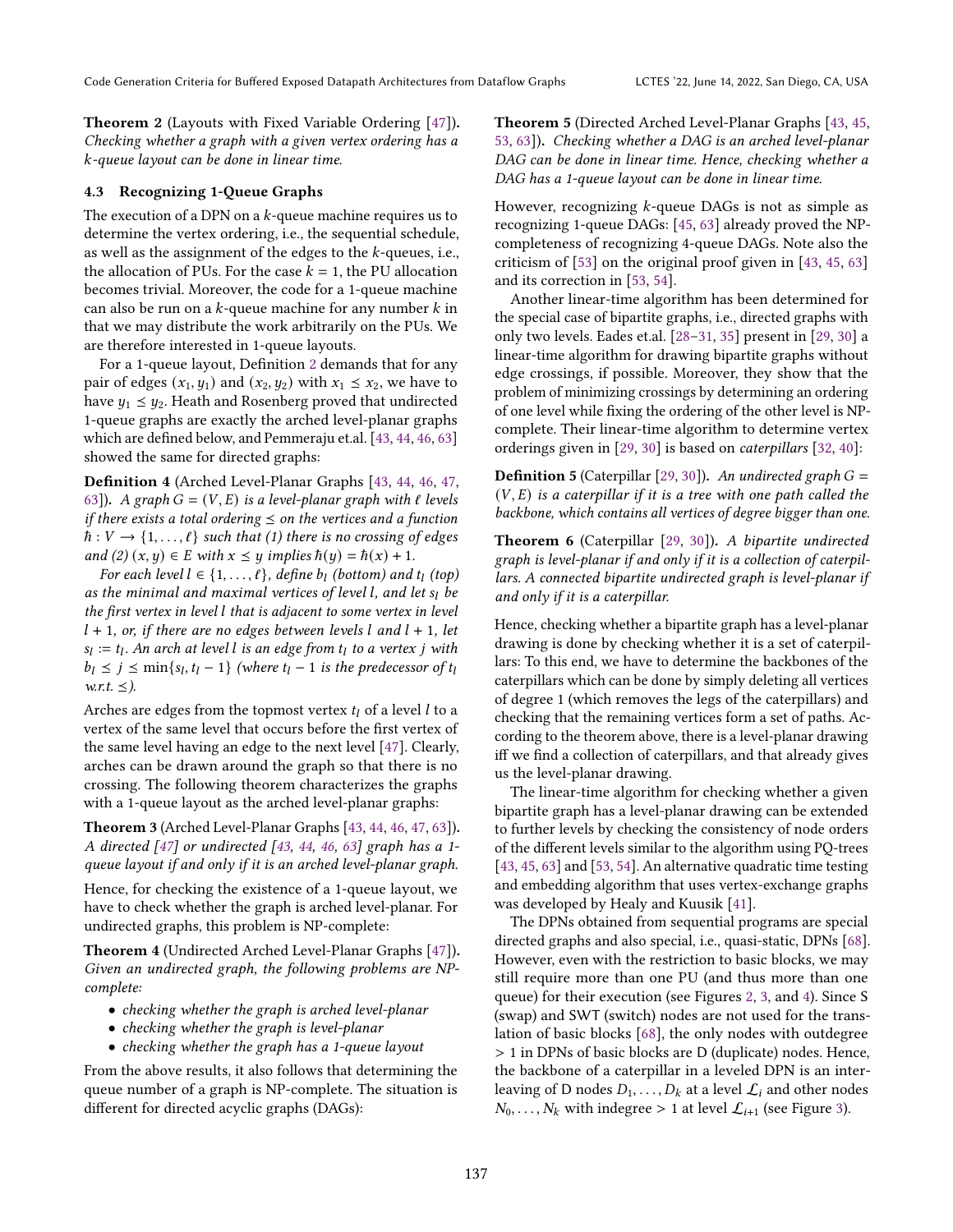While checking whether a given bipartite graph has a levelplanar drawing can be done in linear time, the minimization of the number of crossings is NP-complete even if an ordering of one level of the bipartite graph is fixed:

Theorem 7 (Crossing Minimization of Bipartite Graphs). The following crossing minimization problems are NP-complete:

- Two-Level Ordering [\[37,](#page-11-34) [51\]](#page-12-35): Checking whether there are orderings of the vertices in both levels of a bipartite graph such that there are at most c crossings is NP-complete.
- One-Level Ordering [\[29,](#page-11-30) [31\]](#page-11-28): Checking whether there is an ordering of the vertices in one level for a fixed ordering of the vertices of the other level of a bipartite graph such that there are at most  $c$  crossings is NP-complete.
- Planarization [\[30,](#page-11-31) [36,](#page-11-35) [61,](#page-12-36) [62\]](#page-12-37): Removing the minimal number of edges from a 2-level graph such that the remaining graph is planar is NP-complete.

A reduction of the crossing minimization problem to an ILP problem is presented in [\[55,](#page-12-38) [56\]](#page-12-39). Heuristics for reducing crossings are found in [\[28,](#page-11-27) [31,](#page-11-28) [55,](#page-12-38) [56,](#page-12-39) [62\]](#page-12-37). In particular, [\[31\]](#page-11-28) considers the median and the barycentric heuristics to minimize crossings for the one-level ordering problem.

## <span id="page-5-0"></span>5 BED Code Generation from DPNs

In this section, we explain how to generate move code for BED machines from dataflow graphs. To this end, we use DPNs as described in Section [3](#page-2-2) as intermediate representation of the given sequential program [\[68\]](#page-12-14). Based on the results of queue layouts of graphs, we use leveled DPNs and have to avoid certain edge crossings by choosing suitable node orderings and PU assignments for code generation (see Theorem [8\)](#page-6-0). To discuss which edge crossings of the leveled DPN must be avoided, we first have to determine how the buffers of the DPN nodes are mapped to the buffers of the PUs of the BED machine in Section [5.1.](#page-5-1) Section [5.2](#page-6-1) contains then a main insight of the paper in that only those edge crossings have to be avoided that refer to the same virtual channel, i.e., to the same move instruction src  $\rightarrow$  tgt. Sections [5.3](#page-6-2) and [5.4](#page-7-2) discuss then the need of edge orderings and how these can be derived from node orderings.

#### <span id="page-5-1"></span>5.1 Mapping DPN Buffers to PU Buffers

To decide whether an edge crossing in a leveled DPN is a critical one (see Section [5.2\)](#page-6-1), we first have to map the buffers of the DPN nodes to the buffers of the PUs of the BED machine. If we would use only one input and one output buffer for all PUs, the BED machine would become equivalent to a queue machine, and every edge crossing would be a critical one according to Theorem [3.](#page-4-0) However, we will see in Theorem [8](#page-6-0) that the more input and output buffers PUs have, the less conflicts will arise. For instance, we may use the following mapping of the DPN buffers to the input/output

buffers of PUs with three input buffers  $in_0, in_1, in_2$  and two output buffers  $out_0, out_1$ :

| node                                           | $in_0$           | $in_1$       | in <sub>2</sub> | $out_0$                    | $out_1$             |
|------------------------------------------------|------------------|--------------|-----------------|----------------------------|---------------------|
| $(y) := C(x)$                                  | $\boldsymbol{x}$ |              |                 | y                          |                     |
| $(y_0, y_1) := D(x)$                           | x                |              |                 | $y_0$                      | $y_1$               |
| $(y_0, y_1) := S(x_0, x_1)$                    | $x_0$            | $x_1$        |                 | $y_0$                      | $y_1$               |
| $(y) := J(x_0, x_1)$                           | $x_0$            | $x_1$        |                 | y                          |                     |
| $() := K(x)$                                   | x                |              |                 |                            |                     |
| $(y) = \text{SEL}(c, x_1, x_0)$                | $\boldsymbol{c}$ | $x_1$        | $x_0$           | $\boldsymbol{\mathcal{U}}$ |                     |
| $(y_1, y_0) = \text{SWT}(c, x)$                | $\mathcal{C}$    | $\mathbf{x}$ |                 | $y_1$                      | $\frac{1}{10}$      |
| $(tk_{out}, y) = LD_a(adr, tk_{in})$           | adr              | $tk_{in}$    |                 | $tk_{out}$                 | $\boldsymbol{\eta}$ |
| $(tk_{out}) = \mathcal{ST}_a(adr, tk_{in}, x)$ | adr              | $\mathbf{x}$ | $tk_{in}$       | $tk_{out}$                 |                     |
| $(y) = Const(c)$                               |                  |              |                 | ч                          |                     |
| $(y) = \text{MonOp}(f, x)$                     | x                |              |                 | ч                          |                     |
| $(y) = \text{BinOp}(\odot, x_0, x_1)$          | $x_0$            | $x_1$        |                 | ч                          |                     |
| $(y) = \text{ITE}(c, x_1, x_0)$                | $\mathcal{C}$    | $x_1$        | $x_0$           | $\overline{y}$             |                     |

Looking at the above table, we see that only SEL, ITE, and  $ST_a$  nodes use all three input buffers. Fortunately, we do not have to consider SEL and SWT nodes in the BED code since these nodes are replaced by branch instructions in the BED code (recall that BED architectures are still sequential processors with a program counter). Hence, we can ignore SEL and SWT nodes. We can also ignore ITE nodes since these can be replaced by other nodes (see [\[68\]](#page-12-14)).

Finally, since BED programs are sequential programs, they provide a strict ordering of the move code instructions. Clearly, that ordering of the instructions will follow the token chains of the load/store nodes so that there is no longer a need for the access tokens  $tk_{in}$  and  $tk_{out}$  in the BED code. Note that these access tokens just impose constraints for scheduling the DPN as already done in the scheduling (leveling) phase.

Hence, we actually need at most two input and two output buffers for implementing the DPN nodes in the BED machine. Therefore, we define the following standard PU and buffer mapping for the rest of the paper:

<span id="page-5-2"></span>Definition 6 (Mapping DPN Buffers to PU Buffers). The standard PU of a BED machine has input buffers inL, inR, and opc for the left-hand side operand, the right-hand side operand, and the opcode of an instruction, and output buffers outL and outR for the possible two result values. The input and output buffers of the DPN nodes shown in Table [1](#page-2-0) except for nodes SEL, SW, and ITE are mapped as follows to the PU input and output buffers (recall that array access tokens can be ignored in the BED code):

| node                                     | inL              | inR          | opc       | outL                   | outR  |
|------------------------------------------|------------------|--------------|-----------|------------------------|-------|
| $(y) := C(x)$                            | $\boldsymbol{x}$ |              | C         | y                      |       |
| $(y_0, y_1) := D(x)$                     | $\mathbf{x}$     |              | D         | $\frac{u_0}{\sqrt{2}}$ | $y_1$ |
| $(y_0, y_1) := S(x_0, x_1)$              | $x_0$            | $x_1$        | S         | $y_0$                  | $y_1$ |
| $(y) := J(x_0, x_1)$                     | $x_0$            | $x_1$        |           | ч                      |       |
| $() := K(x)$                             | $\mathbf{x}$     |              | К         |                        |       |
| $(tk_{out}, y) = LD_a(adr, tk_{in})$     | adr              |              | LD        | $\boldsymbol{y}$       |       |
| $(tk_{out}) = ST_a(adr, tk_{in}, x)$     | adr              | $\mathbf{x}$ | <b>ST</b> |                        |       |
| $(y) = Const(c)$                         |                  |              | CS(c)     | ч                      |       |
| $(y) = \text{MonOp}(f, x)$               | $\mathbf{x}$     |              |           | y                      |       |
| $(y) = \text{BinOp}(\bigcirc, x_0, x_1)$ | $x_0$            | $x_1$        | ⊙         | y                      |       |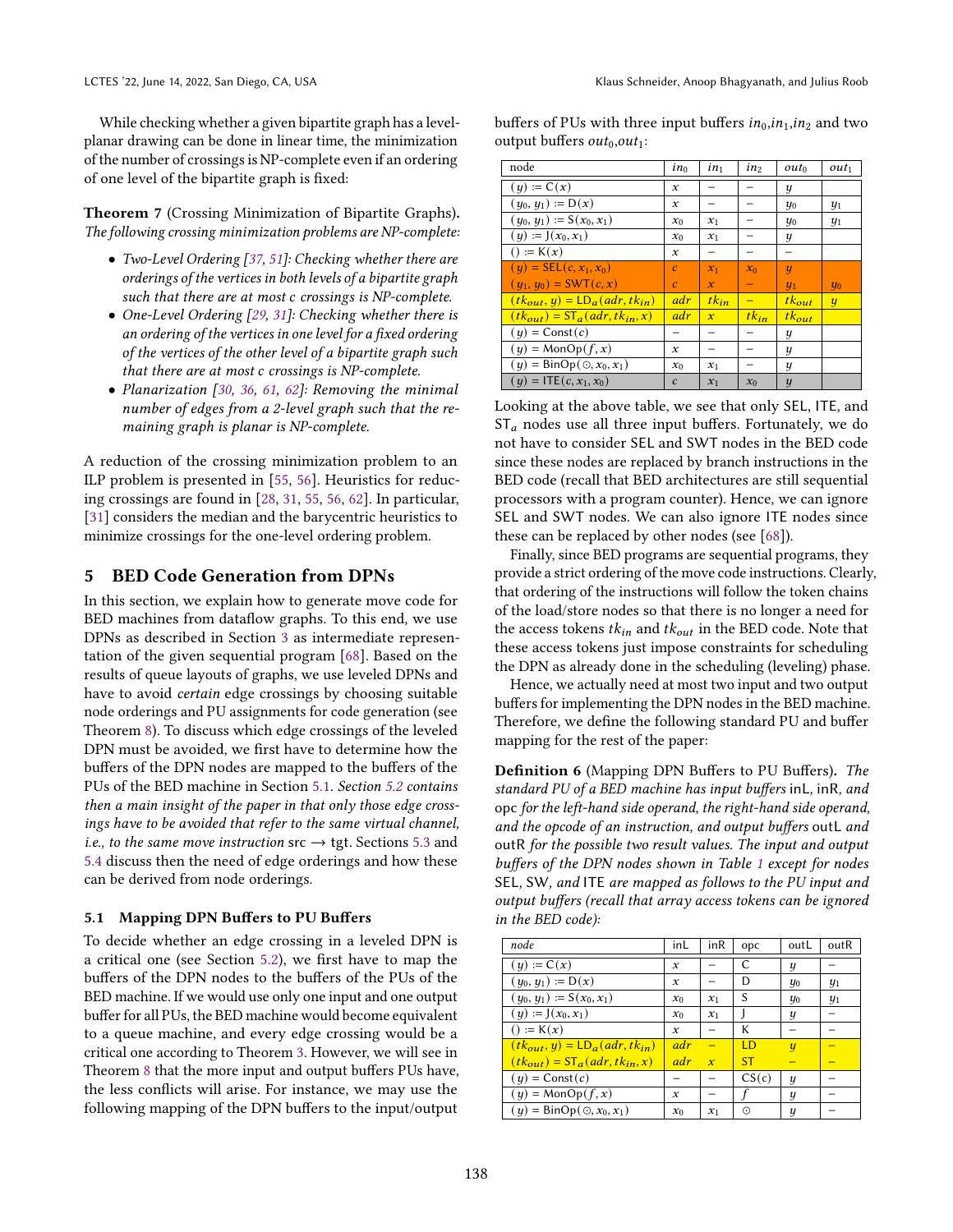Note that if more than one DPN buffer would have to be mapped to the same PU buffer, the consumption/production order as specified in Table [1](#page-2-0) has to be respected. For instance, if ITE nodes shall be used, we may map  $c$  to inL and  $x_1, x_0$  to inR (in that order).

As we will see by Theorem [8,](#page-6-0) having two input and two output buffers for operands and results allows us to resolve many crossings without the need of swap nodes or the need for further PUs.

#### <span id="page-6-1"></span>5.2 Critical Crossings in Leveled DPNs

According to Theorem [5,](#page-4-1) we have to resolve all crossings in a leveled DPN to be able to generate code for a 1-queue machine. However, if PUs have more than one input or more than one output buffer, it turns out that not all crossings are critical. To understand which crossings are critical, recall that we generate the move code from a leveled DPN by a level-by-level left-to-right traversal. When reaching a node, we assume that the inputs are found as the heads of the input buffers so that the node can fire at this point of time. Also, we may assume that the output values are produced at this point of time.

Consider two DPN buffers (or edges)  $p_1 \rightarrow q_1$  and  $p_2 \rightarrow q_2$ with  $p_1 < p_2$  and  $q_2 < q_1$  so that they form a crossing. Assume that  $p_1 \rightarrow q_1$  and  $p_2 \rightarrow q_2$  correspond by the chosen buffer mapping to move instructions  $src_1 \rightarrow \text{tgt}_1$  and  $\text{src}_2 \rightarrow \text{tgt}_2$  on the BED machine, respectively. Finally, assume that these moves transport the values  $v_1$ ,  $v_2$  produced by the nodes  $p_1, p_2$ , respectively. Due to the level-by-level left-to-right schedule, value  $v_1$  is produced by  $p_1$  and put in output buffer src<sub>1</sub> before the value  $v_2$  is produced by  $p_2$  and put in output buffer  $src_2$ . Moreover, value  $v_2$  is consumed by  $q_2$  before value  $v_1$  is consumed by  $q_1$  in the next level due to our node schedule. Ordering the move instructions in the BED program depends on certain cases as discussed below:

- 1. If  $src_1 \neq src_2$  and  $tgt_1 \neq tgt_2$  holds, then the two moves are independent of each other and can be issued in any order. A crossing of such edges is uncritical, since the head elements of different buffers become tail elements of different buffers.
- 2. If  $src_1 \neq src_2$  and  $tgt_1 = tgt_2$  holds, then the values  $v_1, v_2$  are found in different output buffers and have to be moved to the same input buffer tgt := tgt<sub>1</sub> = tgt<sub>2</sub>. As in the next level,  $v_2$  is expected before  $v_1$  in this input buffer tgt, we must issue first src $_2 \rightarrow \text{tgt}_2$  and then  $\operatorname{src}_1 \to \operatorname{tgt}_1$  to ensure the required consumption order. Note that this is possible since  $src_1 \neq src_2$  holds so that we can access the values  $v_1, v_2$  in any order even though  $v_1$  has been produced before  $v_2$ .
- 3. If  $src_1 = src_2$  and  $tgt_1 \neq tgt_2$  holds, then the values  $v_1, v_2$  have to be moved from the same output buffer  $\text{src} := \text{src}_1 = \text{src}_2$  to different input buffers  $\text{tgt}_1 \neq \text{tgt}_2$ . Due to our node schedule,  $v_1$  occurs before  $v_2$  in the

output buffer src. We therefore have to put first src<sub>1</sub>  $\rightarrow$ tgt<sub>1</sub> and then src<sub>2</sub>  $\rightarrow$  tgt<sub>2</sub> in the move code program. Note that this is no problem even if  $v_2$  is consumed before  $v_1$  in the next level, since the values become tails of different input buffers tgt<sub>1</sub>  $\neq$  tgt<sub>2</sub>.

4. If  $src_1 = src_2$  and  $tgt_1 = tgt_2$  holds, then the values  $v_1, v_2$  have to be moved from the same output buffer src :=  $src_1$  =  $src_2$  to the same input buffer tgt := tgt<sub>1</sub>  $\neq$ tgt<sub>2</sub>. Due to the schedule,  $v_1$  has been produced and put in output buffer src before  $v_2$ . We cannot handle this case without a swap operation since we have to move  $v_1$  first since it is the head of the output buffer src, but we need to consume  $v_2$  first from buffer tgt.

We therefore have proved the following theorem:

<span id="page-6-0"></span>Theorem 8 (Crossings of Virtual Channels). Consider two crossing DPN edges  $v_1 : p_1 \rightarrow q_1$  and  $v_2 : p_2 \rightarrow q_2$  with  $p_1 \lt p_2$  and  $q_2 \lt q_1$  that correspond by the mapping of DPN buffers to PU buffers to the move instructions  $src_1 \rightarrow \text{tgt}_1$  and  $\text{src}_2 \rightarrow \text{tgt}_2$ , respectively. Then, the following holds

- If  $src_1 \neq src_2$ , and  $tgt_1 \neq tgt_2$  holds, then every order of  $\text{src}_1 \rightarrow \text{tgt}_1$  and  $\text{src}_2 \rightarrow \text{tgt}_2$  in the move code is correct.
- If  $src_1 = src_2$ , and  $tgt_1 \neq tgt_2$  holds, then  $src_1 \rightarrow tgt_1$ must occur before  $\text{src}_2 \rightarrow \text{tgt}_2$  in the move code.
- If  $\text{src}_1 \neq \text{src}_2$ , and  $\text{tgt}_1 = \text{tgt}_2$  holds, then  $\text{src}_2 \rightarrow \text{tgt}_2$ must occur before  $\text{src}_1 \rightarrow \text{tgt}_1$  in the move code.
- If  $src_1 = src_2$ , and  $tgt_1 = tst_2$  holds, then there is no correct move code sequence.

The above theorem therefore derives from a given node ordering constraints for edge orderings, i.e., constraints for ordering move instructions in the move code. Moreover, note that even *if the DPN edges*  $v_1 : p_1 \rightarrow q_1$  *and*  $v_2 : p_2 \rightarrow q_2$  *do not have* a crossing, i.e.,  $p_1 \prec p_2$  and  $q_1 \leq q_2$  holds, the move code sequence must still be consistent with the node schedule. That is, if the edges are mapped to the same output (resp. input) buffers in the BED machine, the move instructions should be appropriately ordered to dequeue (resp. enqueue) values  $v_1, v_2$  in that order following the node schedule.

Since a 1-queue machine has only one virtual channel, all crossings are critical. For a  $k$ -queue machine with  $k > 1$  and a k-BED machine with  $k \geq 1$  where PUs have more than one input or more than one output buffer, many crossings are uncritical for move code generation.

#### <span id="page-6-2"></span>5.3 Deriving Edge Orderings from Node Orderings

For a given node ordering, we have to make sure that the constraints of Theorem [8](#page-6-0) can be satisfied by a suitable edge ordering, i.e., a move code program. Given a node ordering, it is not difficult to determine a related edge ordering (or move instruction ordering) by a kind of symbolic simulation: To that end, we compute for every input and output buffer of every PU the stream of values that will pass through that buffer. This is done by ordering the DPN nodes and selecting the operands and results associated with the buffers.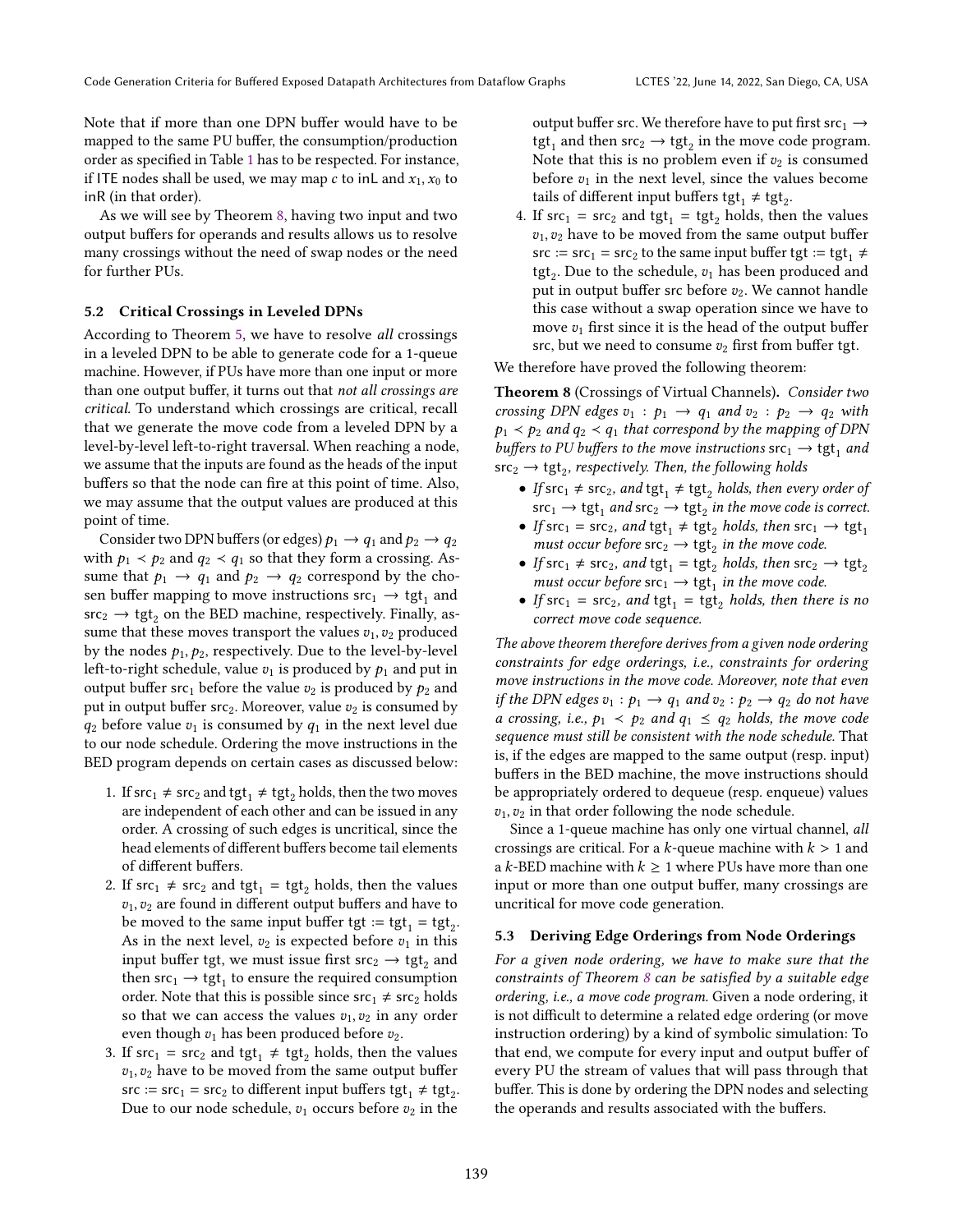<span id="page-7-0"></span>

|                          | DPN MinTwoPUsNeeded {                   |  |  |  |  |
|--------------------------|-----------------------------------------|--|--|--|--|
|                          | inputs: x00,x01,x02,x03;                |  |  |  |  |
|                          | outputs: x30, x31, x32, x33;            |  |  |  |  |
|                          | process nodes:                          |  |  |  |  |
|                          | $N00$ : ( $V00, W00$ ) := Dup( $X00$ ); |  |  |  |  |
|                          | $N01: (v01,w01) := Dup(x01);$           |  |  |  |  |
| nat x00, x01, x02, x03;  | $N02: (v02, w02) := Dup(x02);$          |  |  |  |  |
| nat x30, x31, x32, x33;  | $N03: (v03, w03) := Dup(x03);$          |  |  |  |  |
|                          |                                         |  |  |  |  |
| thread MinTwoPUsNeeded { | N04:<br>$(x10) := AddN(v00, v01);$      |  |  |  |  |
| nat x10, x11, x12, x13;  | N05:<br>$(x11) := AddN(w01, v03)$ ;     |  |  |  |  |
| nat x20, x21, x22, x23;  | $(x12) := AddN(v02, w00)$ ;<br>N06:     |  |  |  |  |
|                          | $(x13) := AddN(w03, w02)$ ;<br>N07:     |  |  |  |  |
| $x10 = x00 + x01$ ;      |                                         |  |  |  |  |
| $x11 = x01 + x03$ ;      | N08:<br>$(v10,w10) := Dup(x10);$        |  |  |  |  |
| $x12 = x02 + x00$ ;      | N09:<br>$(v11,w11) := Dup(x11)$ ;       |  |  |  |  |
| $x13 = x03 + x02$ ;      | $(v12,w12) := Dup(x12)$ ;<br>N10:       |  |  |  |  |
|                          | N11:<br>$(v13,w13) := Dup(x13)$ ;       |  |  |  |  |
| $x20 = x10 + x13$ ;      |                                         |  |  |  |  |
| $x21 = x11 + x11$ ;      | N12:<br>$(x20) := AddN(v10, v13);$      |  |  |  |  |
| $x22 = x12 + x12$ ;      | N13:<br>$(x21) := AddN(v11, w11);$      |  |  |  |  |
| $x23 = x13 + x10$ ;      | $(x22) := AddN(v12, w12);$<br>N14:      |  |  |  |  |
|                          | N15:<br>$(x23) := AddN(w13, w10)$ ;     |  |  |  |  |
| $x30 = x20 + x23$ ;      |                                         |  |  |  |  |
| $x31 = x21 + x22$ ;      | N16:<br>$(v20, w20) := Dup(x20);$       |  |  |  |  |
| $x32 = x22 + x21$ ;      | N17:<br>$(v21,w21) := Dup(x23);$        |  |  |  |  |
| $x33 = x23 + x20$ ;      | $(v22, w22) := Dup(x21);$<br>N18:       |  |  |  |  |
| }                        | N19:<br>$(v23, w23) := Dup(x22);$       |  |  |  |  |
|                          |                                         |  |  |  |  |
|                          | N20:<br>$(x30) := AddN(v20, v21)$ ;     |  |  |  |  |
|                          | N21:<br>$(x31) := AddN(v22, v23)$ ;     |  |  |  |  |
|                          | $(x32) := AddN(w23, w22);$<br>N22:      |  |  |  |  |
|                          | N23:<br>$(x33) := AddN(w21, w20)$ ;     |  |  |  |  |
|                          | }                                       |  |  |  |  |

Figure 2. Program MinTwoPUsNeeded and its DPN

For example, consider the DPN shown in Figures [2](#page-7-0) and [3](#page-7-1) that we will schedule on two  $PUs^2$  $PUs^2$  such that the nodes with even and odd indices are scheduled to PU[0] and PU[1], respectively. The nodes are simply ordered by their indices in this example.

Scanning the nodes from top to bottom (following the node ordering), we extract the following streams for the buffers of the PUs:

```
PU[0]inL :x00,x02,v00,v02,x10,x12,v10,v12,x20,x21,v20,w23
PU[0]inR :v01,w00,v13,w12,v21,w22
PU[0]outL:v00,v02,x10,x12,v10,v12,x20,x22,v20,v22,x30,x32
PU[0]outR:w00,w02,w10,w12,w20,w22
PU[1]inL :x01,x03,w01,w03,x11,x13,v11,w13,x23,x22,v22,w21
PU[1]inR :v03,w02,w11,w10,v23,w20
PU[1]outL:v01,v03,x11,x13,v11,v13,x21,x23,v21,v23,x31,x33
PU[1]outR:w01,w03,w11,w13,w21,w23
```
From these streams, it is straightforward to generate the move code program: We just have to check during a symbolic execution which output and input buffers have the same heads and whenever two heads match, we may issue that move instruction (inputs and outputs can be moved directly). For this example, we therefore obtain the move program shown in Figure [4.](#page-8-0)

<span id="page-7-1"></span>

Figure 3. Dataflow Graph for Program MinTwoPUsNeeded

#### <span id="page-7-2"></span>5.4 Existence of Edge Orderings

Section [5.3](#page-6-2) explains how to generate move code for a BED machine from a DPN with a given node ordering (if possible) such that the constraints of Theorem [8](#page-6-0) are satisfied. Note that each edge crossing may impose an ordering constraint for the corresponding move code instructions, and we have to satisfy all of these constraints at the end. We therefore also have to enforce the existence of edge orderings.

As we will demonstrate with the example below, it is thereby necessary that the constraints on the ordering of the move code are consistently embedded in an edge ordering. To see this, consider the following example program on the left that is translated to the DPN on the right-hand side below:

|                     | DPN buf0rdNeed {             |
|---------------------|------------------------------|
|                     | inputs: x0, x1, x2, x3;      |
| nat x0, x1, x2, x3; | outputs: y0, y1, y2, y3;     |
| nat y0, y1, y2, y3; | process nodes:               |
|                     | $p2: (v2,w2) := Dup(x2);$    |
| thread bufordNeed { | $p0: (v0,w0) := Dup(x0);$    |
| $y0 = x0 + x2$ ;    | $p1: (v1,w1) := Dup(x1);$    |
| $y1 = x1 + x3$ ;    | $p3: (v3,w3) := Dup(x3);$    |
| $y2 = x2 + x1$ ;    | $q2: (y2) := AddN(v2, v1);$  |
| $y3 = x3 + x0$ ;    | q1: $(y1) := AddN(w1, v3)$ ; |
|                     | $q0: (y0) := AddN(v0,w2)$ ;  |
|                     | $q3: (y3) := AddN(w3, w0);$  |
|                     |                              |

<span id="page-7-3"></span> $^{2}$ With the SAT constraints of Definition [7,](#page-9-1) we can prove that at least two PUs are actually required for scheduling this DPN.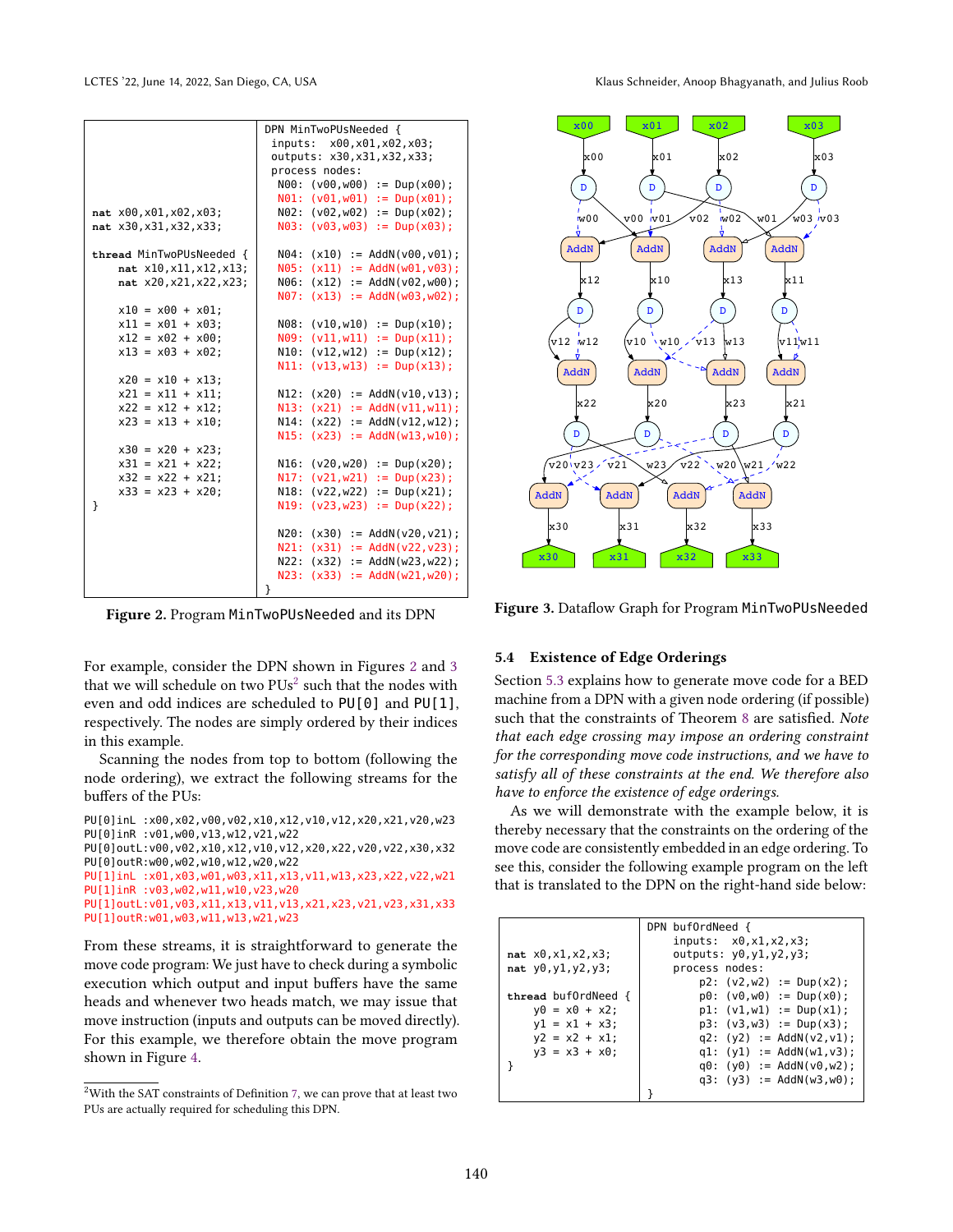```
x00 −> PU[0].inL // move x00
x02 −> PU[0].inL // move x02
x01 −> PU[1].inL // move x01
x03 −> PU[1].inL // move x03
Dup −> PU[0].opc // fire N00: (v00,w00) := Dup(x00)
Dup −> PU[1].opc // fire N01: (v01,w01) := Dup(x01)
Dup −> PU[0].opc // fire N02: (v02,w02) := Dup(x02)
Dup −> PU[1].opc // fire N03: (v03,w03) := Dup(x03)
PU[0].outL -> PU[0].inL // move v00
PU[0].outL −> PU[0].inL // move v02
PU[1].outL -> PU[0].inR // move v01
PU[0].outR -> PU[0].inR // move w00
PU[1].outR -> PU[1].inL // move w01
PU[1].outR −> PU[1].inL // move w03
PU[1].outL -> PU[1].inR // move v03
PU[0].outR −> PU[1].inR // move w02
AddN -> PU[0].opc // fire N04: (x10) := AddN(v00,v01)
AddN -> PU[1].opc // fire N05: (x11) := AddN(w01, v03)
AddN -> PU[0].opc // fire N06: (x12) := AddN(v02,w00)
AddN −> PU[1].opc // fire N07: (x13) := AddN(w03,w02)
PU[0].outL -> PU[0].inL // move x10
PU[0].outL −> PU[0].inL // move x12
PU[1].outL −> PU[1].inL // move x11
PU[1].outL −> PU[1].inL // move x13
Dup −> PU[0].opc // fire N08: (v10,w10) := Dup(x10)
Dup −> PU[1].opc // fire N09: (v11,w11) := Dup(x11)
Dup −> PU[0].opc // fire N10: (v12,w12) := Dup(x12)
Dup −> PU[1].opc // fire N11: (v13,w13) := Dup(x13)
PU[0].outL −> PU[0].inL // move v10
PU[0].outL −> PU[0].inL // move v12
PU[1].outL -> PU[1].inL // move v11
PU[1].outR −> PU[1].inR // move w11
PU[0].outR -> PU[1].inR // move w10
PU[1].outL −> PU[0].inR // move v13
PU[0].outR −> PU[0].inR // move w12
PU[1].outR −> PU[1].inL // move w13
AddN -> PU[0].opc // fire N12: (x20) := AddN(v10,v13)
AddN −> PU[1].opc // fire N13: (x21) := AddN(v11,w11)
AddN −> PU[0].opc // fire N14: (x22) := AddN(v12,w12)
AddN −> PU[1].opc // fire N15: (x23) := AddN(w13,w10)
PU[0].outL −> PU[0].inL // move x20
PU[1].outL −> PU[0].inL // move x21
PU[1].outL −> PU[1].inL // move x23
PU[0].outL −> PU[1].inL // move x22
Dup −> PU[0].opc // fire N16: (v20,w20) := Dup(x20)
Dup −> PU[1].opc // fire N17: (v21,w21) := Dup(x23)
Dup −> PU[0].opc // fire N18: (v22,w22) := Dup(x21)
Dup −> PU[1].opc // fire N19: (v23,w23) := Dup(x22)
PU[0].outL -> PU[0].inL // move v20
PU[1].outL −> PU[0].inR // move v21
PU[0].outL -> PU[1].inL // move v22
PU[1].outR −> PU[1].inL // move w21
PU[1].outL −> PU[1].inR // move v23
PU[0].outR −> PU[1].inR // move w20
PU[1].outR −> PU[0].inL // move w23
PU[0].outR −> PU[0].inR // move w22
AddN −> PU[0].opc // fire N20: (x30) := AddN(v20,v21)
AddN -> PU[1].opc // fire N21: (x31) := AddN(v22,v23)
AddN −> PU[0].opc // fire N22: (x32) := AddN(w23,w22)
AddN −> PU[1].opc // fire N23: (x33) := AddN(w21,w20)
PU[0].outL −> x30 // move x30
PU[0].outL −> x32 // move x32
PU[1].outL -> x31 // move x31
PU[1].outL −> x33 // move x33
```


<span id="page-8-1"></span>

Figure 5. DPN buf0rdNeeded has no critical crossing.

Figure [5](#page-8-1) shows the graphical representation of the DPN with the following node ordering:

$$
p2 < p0 < p1 < p3 < q2 < q1 < q0 < q3
$$

Mapping all nodes to the same PU, we have to make sure that all crossing edges refer to different virtual channels by Theorem [8.](#page-6-0) By checking all pairs of buffers, we find the following nine crossings that are all uncritical, i.e., we have  $\text{src}_1 \neq \text{src}_2 \text{ or } \text{tgt}_1 \neq \text{tgt}_2 \text{ in each case:}$ 

| DPN buffer               | VC.                              | $\times$ | DPN buffer               | VC.                              |
|--------------------------|----------------------------------|----------|--------------------------|----------------------------------|
|                          | $src_1 \rightarrow \text{tgt}_1$ | $\times$ |                          | $src_2 \rightarrow \text{tgt}_2$ |
| $v0: p0 \rightarrow q0$  | out $L \rightarrow \text{in} L$  | X        | $w1 : p1 \rightarrow q1$ | outR $\rightarrow$ inL           |
| $v0: p0 \rightarrow q0$  | out $L \rightarrow \text{in} L$  | $\times$ | $v3 : p3 \rightarrow q1$ | outL $\rightarrow$ inR           |
| $v0: p0 \rightarrow q0$  | out $L \rightarrow \text{in} L$  | $\times$ | $v1 : p1 \rightarrow q2$ | outL $\rightarrow$ inR           |
| $w2:p2 \rightarrow q0$   | $outR \rightarrow inR$           | $\times$ | $w1 : p1 \rightarrow q1$ | outR $\rightarrow$ inL           |
| $w2 : p2 \rightarrow q0$ | outR $\rightarrow$ inR           | $\times$ | $v3 : p3 \rightarrow q1$ | outL $\rightarrow$ inR           |
| $w2:p2 \rightarrow q0$   | outR $\rightarrow$ inR           | $\times$ | $v1 : p1 \rightarrow q2$ | outL $\rightarrow$ inR           |
| $w0:p0 \rightarrow q3$   | $outR \rightarrow inR$           | $\times$ | $w1 : p1 \rightarrow q1$ | outR $\rightarrow$ inL           |
| $w0:p0 \rightarrow q3$   | outR $\rightarrow$ inR           | $\times$ | $v3 : p3 \rightarrow q1$ | outL $\rightarrow$ inR           |
| $w0: p0 \rightarrow q3$  | out $R \rightarrow$ in R         | $\times$ | $v1 : p1 \rightarrow q2$ | outL $\rightarrow$ inR           |

Still, we cannot generate move code as discussed below. Theorem [8](#page-6-0) gives us ordering constraints for the edges that are fulfilled in the above example. However, the 'ordering' of edges must really be an ordering, i.e., it must be transitive, and acyclic which is not possible in this example: Computing the streams as discussed in the previous section yields:

```
PU[0].inL : x2,x0,x1,x3,v2;w1;v0;w3
PU[0].inR : v1;v3;w2;w0
PU[0].outL : v2;v0;v1;v3,y2,y1,y0,y3
PU[0].outR : w2;w0;w1;w3
```
Clearly, we may first move the input values to inL, and can then fire the D nodes p2, p0, p1, p3 to finish the first level. After this, we can still move v2 from PU[0].outL to PU[0].inL, but then, we get stuck with the following situation where all heads of the input and output buffers differ:

```
PU[0].inL : w1;v0;w3
PU[0].inR : v1;v3;w2;w0
PU[0].outL : v0;v1;v3,y2,y1,y0,y3
PU[0].outR : w2;w0;w1;w3
```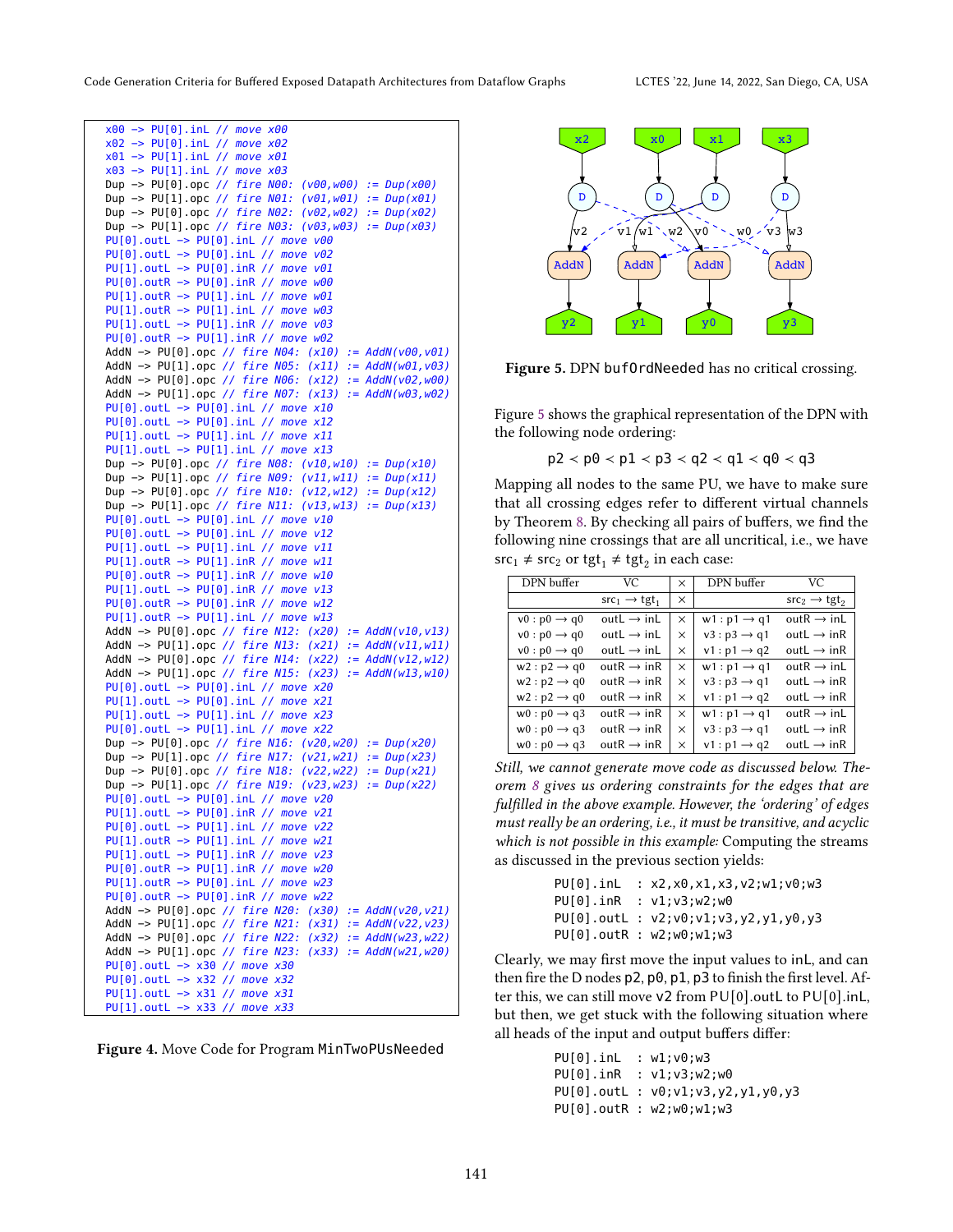Hence, we cannot generate move code for this node ordering although we satisfy the crossing constraints of Theorem [8.](#page-6-0) To understand why this is the case, consider the following constraints for the edge ordering ⊏ that are derived from the nine crossings in Figure [5](#page-8-1) according to Theorem [8:](#page-6-0)

| $w2 \times w1 \rightsquigarrow w2 \sqsubset w1$ $\big $ $w2 \times v3 \rightsquigarrow v3 \sqsubset w2$ $\big $ $w2 \times v1 \rightsquigarrow v1 \sqsubset w2$ $\big $ |  |
|-------------------------------------------------------------------------------------------------------------------------------------------------------------------------|--|
| $w0 \times w1 \rightarrow w0 \subseteq w1$ $\begin{array}{c c} \w0 \times v3 \rightarrow v3 \subseteq w0 \end{array}$ $w0 \times v1 \rightarrow v1 \subseteq w0$        |  |

The above constraints on the edge ordering preclude the generation of move code since they induce a cyclic relation: We have the following four cycles

- w1 ⊏ v0 ⊏ v3 ⊏ w0 ⊏ w1 w1 ⊏ v0 ⊏ v1 ⊏ w0 ⊏ w1
- w1 ⊏ v0 ⊏ v3 ⊏ w2 ⊏ w1 w1 ⊏ v0 ⊏ v1 ⊏ w2 ⊏ w1

We therefore have to make sure that the constraints of Theo-rem [8](#page-6-0) are satisfied by a suitable edge ordering, i.e., an ordering relation that satisfies these constraints. There are node orderings where we can satisfy the constraints of Theorem [8](#page-6-0) but cannot find a consistent edge ordering that will do so.

## <span id="page-9-0"></span>6 Computing Node and Edge Orderings

The previous section makes clear that BED code generation requires us to determine a node ordering with a related edge ordering such that these orderings satisfy the crossing constraints of Theorem [8.](#page-6-0) In this section, we reduce this problem to a SAT problem (since it is NP-complete) such that SAT solvers can determine the required orderings for a given number of PUs (if possible). Compared to other SAT or ILP encodings like [\[5,](#page-11-6) [7,](#page-11-7) [17,](#page-11-36) [36\]](#page-11-35), our results about virtual channels given in Theorem [8](#page-6-0) greatly simplify the SAT encoding as shown below:

<span id="page-9-1"></span>Definition 7 (SAT Constraints). Consider a leveled DPN with nodes  $\mathcal{P} \coloneqq \bigcup_{i=1}^m \mathcal{L}_i$ , disjoint levels  $\mathcal{L}_i \cap \mathcal{L}_j = \{\}$ , and buffers B where each buffers  $b : p \rightarrow q$  connects nodes of successive levels, i.e.,  $p \in \mathcal{L}_i$  implies  $q \in \mathcal{L}_{i+1}$ . The following constraints using propositional variables  $\alpha_{p,k}$  that hold when DPN node p is assigned to PU $k$ , a strict ordering relation  $\prec$  on the nodes, and a strict ordering relation  $\sqsubset$  on the edges, encode the schedulability problem for  $\rho$  PUs:

- existence of a strict DPN node ordering ≺:
	- $\rho$  irreflexivity: ¬ $p$  <  $p$  for all nodes  $p$
	- $-$  transitivity: for all levels  $\mathcal{L}_i$  and nodes  $p_1, p_2, p_3 \in \mathcal{L}_i$ , we add  $p_1 < p_2 \wedge p_2 < p_3 \rightarrow p_1 < p_3$
	- − level totality: for all levels  $\mathcal{L}_i$  and nodes  $p_1, p_2 \in \mathcal{L}_i$ with  $p_1 \neq p_2$ , we add  $p_1 < p_2 \vee p_2 < p_1$
- existence of a strict DPN edge ordering ⊏:
	- irreflexivity:  $\neg b \nightharpoonup b$  for all buffers b
	- transitivity: for all pairs  $\mathcal{L}_i,$   $\mathcal{L}_{i+1}$  of levels, and buffers  $b_1, b_2, b_3$  between  $\mathcal{L}_i$  and  $\mathcal{L}_{i+1}$ , we add the constraint  $b_1 \sqsubset b_2 \wedge b_2 \sqsubset b_3 \rightarrow b_1 \sqsubset b_3$
	- level totality: for all pairs  $\mathcal{L}_i$ ,  $\mathcal{L}_{i+1}$  of levels, and buffers  $b_1, b_2$  between  $\mathcal{L}_i$  and  $\mathcal{L}_{i+1}$  with  $b_1 \neq b_2$ , we add  $b_1 \sqsubset b_2 \vee b_2 \sqsubset b_1$

• PU assignment

− all DPN nodes  $p \in \mathcal{P}$  are assigned to a PU 1, . . . ,  $\varrho$ :

$$
\bigwedge_{p\in\mathcal{P}}\bigvee_{k=1}^{\varrho}\alpha_{p,k}
$$

- DPN nodes are assigned to no more than one PU:

$$
\bigwedge_{p \in \mathcal{P}} \bigwedge_{k=1}^{\varrho} \left( \alpha_{p,k} \to \bigwedge_{j=1 \neq k}^{\varrho} \neg \alpha_{p,j} \right)
$$

- crossing constraints: for all pairs  $\mathcal{L}_i$ ,  $\mathcal{L}_{i+1}$  of levels, edges  $b_1 : p_1 \rightarrow q_1$  and  $b_2 : p_2 \rightarrow q_2$  with  $p_1, p_2 \in \mathcal{L}_i$ and  $q_1, q_2 \in \mathcal{L}_{i+1}$ , we define (the functions in Bf(b) and out $Bf(b)$  determine which input or output port of a PU is used by buffer  $b$  according to Definition  $6$ ):
	- samePU( $p_1, p_2$ ) :⇔  $\vee_{k=1}^{\infty} \alpha_{p_1,k} \wedge \alpha_{p_2,k}$
	- $-$  srcEQ :⇔ outBf( $b_1$ ) = outBf( $b_2$ ) ∧samePU( $p_1, p_2$ )
	- tgtEQ :⇔ inBf( $b_1$ ) = inBf( $b_2$ ) ∧ samePU( $q_1, q_2$ ) Using the above, we then define the following constraints to ensure that the edge ordering  $\sqsubset$  is consistent with the node ordering ≺:

$$
- p_1 < p_2 \land \text{srcEQ} \rightarrow b_1 \sqsubset b_2
$$

$$
-q_2 \prec q_1 \wedge \text{tgtEQ} \to b_2 \sqsubset b_1
$$

The crossing constraints essentially specify the FIFO behavior of the buffers: First, the constraint  $p_1$  <  $p_2$  ∧ srcEQ  $\rightarrow$  $b_1 \nightharpoonup b_2$  specifies that if tokens<sup>[3](#page-9-2)</sup>  $b_1$ ,  $b_2$  are produced and written to the same FIFO buffer in that order, it is required that the move instructions are ordered as  $b_1 \nightharpoonup b_2$  so that  $b_1$  is moved out of this buffer before  $b_2$ . Second,  $q_2$  <  $q_1$  ∧ tgtEQ  $\rightarrow$  $b_2 \nightharpoonup b_1$  specifies that if tokens  $b_2, b_1$  are consumed from the same FIFO buffer in that order, it is required that the move instructions are ordered as  $b_2 \nightharpoonup b_1$  so that  $b_2$  is moved into this buffer before  $b_1$ .

Note also that the latter constraints imply the following condition which is the unsolvable case in Theorem [8:](#page-6-0)

$$
\neg (p_1 \lt p_2 \land q_2 \lt q_1 \land \text{srcEQ} \land \text{tgtEQ})
$$
  
<sub>cross</sub>

Moreover, note that  $p_1 \prec p_2 \land \text{srcEQ} \rightarrow b_1 \subset b_2$  and  $q_2$  <  $q_1 \wedge \text{tgt} \mathbb{Q} \rightarrow b_2 \subset b_1$  are equivalent to srcEQ  $\rightarrow$  $(p_1 \lt p_2 \leftrightarrow b_1 \sqsubset b_2)$  and tgtEQ  $\rightarrow (q_2 \lt q_1 \leftrightarrow b_2 \sqsubset b_1)$ , respectively. Hence, node orderings and edge orderings determine each other.

Finally, note that we do not care about the ordering of nodes of different levels in the SAT constraints; they may be arbitrarily ordered or may not be in ordering relation at all.

A solution to the above SAT constraints yields a strict total ordering for the nodes of each level, a strict total ordering of the buffers between the levels, and an assignment of the nodes to the PUs such that we can generate a BED program. The converse is also the case:

<span id="page-9-2"></span><sup>&</sup>lt;sup>3</sup>Note that we can identify tokens (values)  $b_i$  with their unique move instruction  $b_i : p_i \to q_i$  in that we use the same name for both.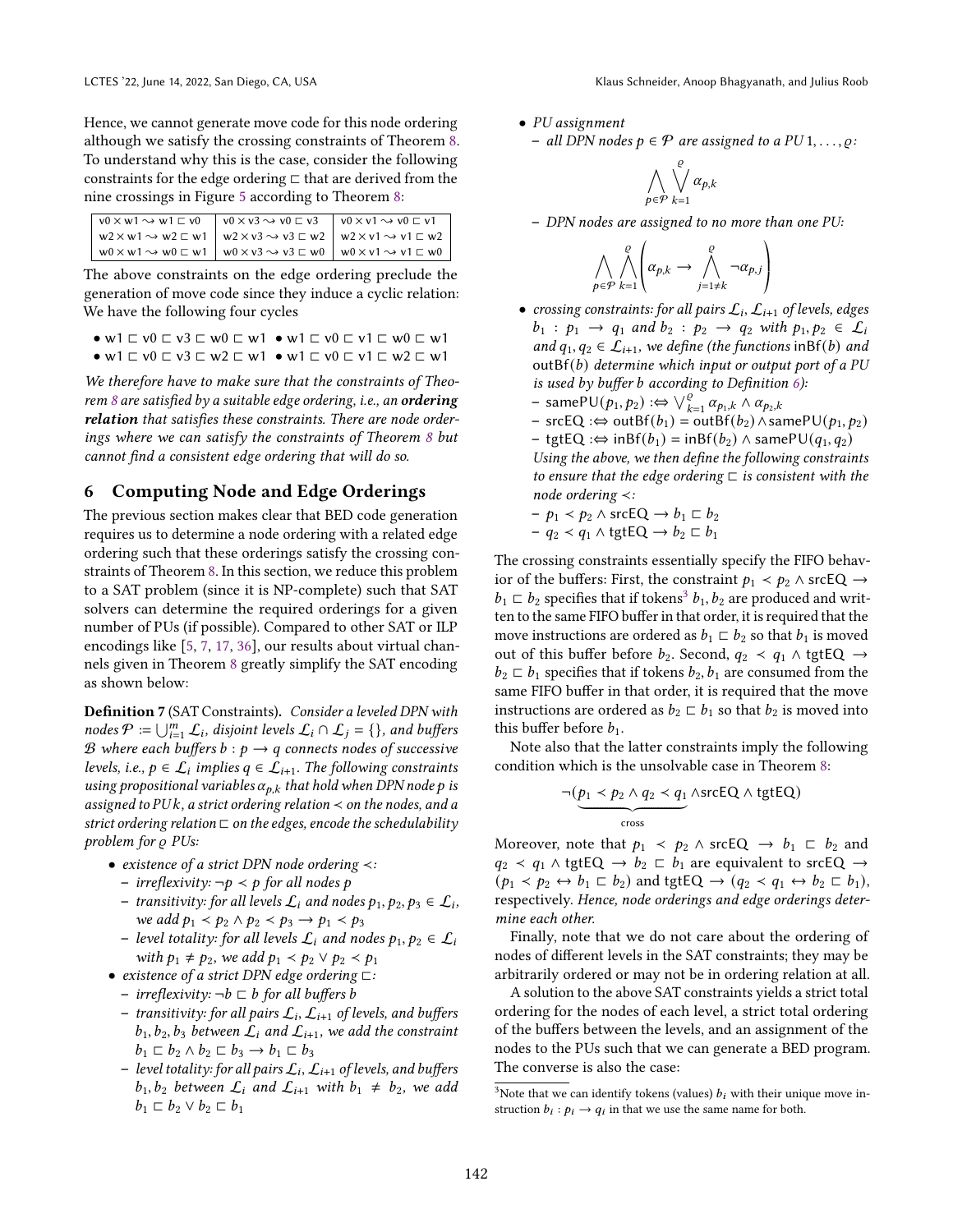Theorem 9. Every move code program for a BED machine satisfies the SAT constraints of Definition [7,](#page-9-1) and any solution of the SAT constraints of Definition [7](#page-9-1) yields a correct BED program. In particular, the level-wise arrangement of the edge ordering directly yields the move code program.

Proof. Clearly, the SAT constraints are all necessary, i.e., any move code program will satisfy them. For the converse implication, we have to prove that if the SAT constraints are met, then also a move program can be derived. Assume, on the contrary, that a node ordering ≺, an edge ordering ⊏, and an assignment of nodes of a leveled DPN to PUs of a BED machine satisfies the SAT constraints of Definition [7,](#page-9-1) but does not yield a correct move program. That is, the move code generation according to Section [5.4](#page-7-2) gets stuck in a situation where all heads of input and output buffers differ.

In this situation, assume that b1 is at the head of some input buffer, w.l.o.g **in**[0]. Then b1 must also be a part of some output buffer, w.l.o.g out [0], however not at its head. Assume that  $b2$  is at the head of  $out[0]$  as shown in the streams in the left column below.

| in[0]  | : $b1; ;$               | in[0]  | : $b1; ; $         |
|--------|-------------------------|--------|--------------------|
| in[1]  | $1 - 1 + 1 + 1 + 1 + 1$ | in[1]  | : $b3; \ldots; b2$ |
| in[2]  | 1.1.1.1.1.1.1           | in[2]  | 1.1.1.1.1.1.1      |
|        |                         |        |                    |
|        | out[0]: b2;;b1          | out[0] | : b2;;b1           |
|        | out[1]: ; ;             | out[1] | 1.1.11.11.1.1      |
| out[2] | 1.1.11.11.1.1.1         | out[2] | 1.1.11.1.1.1.1     |
|        |                         |        |                    |

Clearly, b2 must also be in some input buffer, but not at the head. If b2 would be behind b1 in input buffer **in**[0], then the edges  $p_1 \rightarrow q_1$  and  $p_2 \rightarrow q_2$  in the DPN corresponding to buffers b1 and b2 will cross and srcEQ ∧ tgtEQ will hold for b1 and b2 since they share the same virtual channel out [0]  $\rightarrow$  in [0]. This reduces the crossing constraint to false which therefore contradicts our assumption that the SAT constraints of Definition [7](#page-9-1) were satisfied.

Therefore, b2 must be in some input buffer other than **in**[0]. W.l.o.g assume that b2 is in input buffer **in**[1] whose head is b3 as shown in the right column above. Again, b3 must also occur in some output buffer, but not at the head. If b3 would be behind b2 in output buffer  $out[0]$ , then the edges corresponding to b2 and b3 would cross and srcEQ ∧ tgtEQ will hold for b2 and b3 since they would share the same virtual channel out [0]  $\rightarrow$  in [1]. Again, the crossing constraint would then reduce to false which would contradict our assumption that the SAT constraints of Definition [7](#page-9-1) are satisfied. Therefore, b3 must be in some output buffer other than  $out[0]$ . W.l.o.g assume that b3 is in the output buffer

out[1] with b4 at its head as shown in the left column below.

| in[0] | : $b1; ; $      | in[0] | : $b1; ; $          |
|-------|-----------------|-------|---------------------|
| in[1] | : $b3; ; b2$    | in[1] | : $b3; \ldots; b2$  |
| in[2] | 1.1.1.1.1.1.1.1 | in[2] | : $b5; \ldots; b4$  |
|       |                 |       |                     |
|       | out[0]: b2;;b1  |       | out[0]: b2;;b1      |
|       | out[1]: b4;;b3  |       | out[1]: b4;; b3     |
|       | out[2]: ; ;     |       | out[2]: ; . ; . ; . |
|       |                 |       |                     |

Again, b4 must also be in some input buffer, but not at the head. Arguing similarly as above, we conclude that the crossing constraint excludes that b4 is behind b3 in **in**[1]. Therefore, b4 must be in some input buffer other than **in**[1].

Now, assume that b4 is behind b1 in **in**[0]. Then, the edge ordering  $b4 \nightharpoonup b3$  (from out [1]),  $b3 \nightharpoonup b2$  (from in [1]), b2 ⊏ b1 (from out[0]), and b1 ⊏ b4 (from **in**[0]) would close a cycle b4  $\sqsubset$  b3  $\sqsubset$  b2  $\sqsubset$  b1  $\sqsubset$  b4 which contradicts the strict DPN edge ordering constraint in Definition [7.](#page-9-1) Thus, b4 must be in some input buffer other than **in**[0] and **in**[1]. W.l.o.g, we may assume that b4 is in input buffer **in**[2] with b5 at its head as shown above.

Clearly, we can continue the same line of argumentation until no more buffers are left in the BED processor, at which point we cannot find a stream for the final buffer without contradicting the SAT constraints. This proves that if the SAT constraints are satisfied, then the move code generation according to Section [5.4](#page-7-2) must successfully yield a correct BED program. □

## 7 Conclusions

Buffered exposed datapath (BED) architectures are novel processor architectures that consist of a network of PUs whose I/O ports are endowed with FIFO buffers to avoid an unnecessary synchronization of the PUs. This paper suggests to use DPNs as intermediate representation of programs for code generation for these BED architectures. Inspired by results on queue layouts in graph drawing, the paper refines these results and points out their use for code generation from DPNs for BED architectures. In particular, a given DPN first has to be leveled, so that all incoming edges of each node stem from producer nodes of the previous level. This is equivalent to scheduling the DPN nodes for a fully parallel execution schedule where all nodes of a level are executed by different PUs in parallel. If less PUs are to be used, an ordering of the nodes is required that satisfies the criteria of Theorem [8](#page-6-0) and Definition [7](#page-9-1) for the virtual channels of the BED architecture. Implementations of the code generator using a SAT solver can be found on our web pages $4$  and in the corresponding artifact <http://doi.org/10.1145/3462321>.

<span id="page-10-0"></span><sup>4</sup><https://es.cs.uni-kl.de/tools/teaching/ScadCodeGen.html> and [https://es.cs.](https://es.cs.uni-kl.de/tools/teaching/MiniC.html) [uni-kl.de/tools/teaching/MiniC.html](https://es.cs.uni-kl.de/tools/teaching/MiniC.html)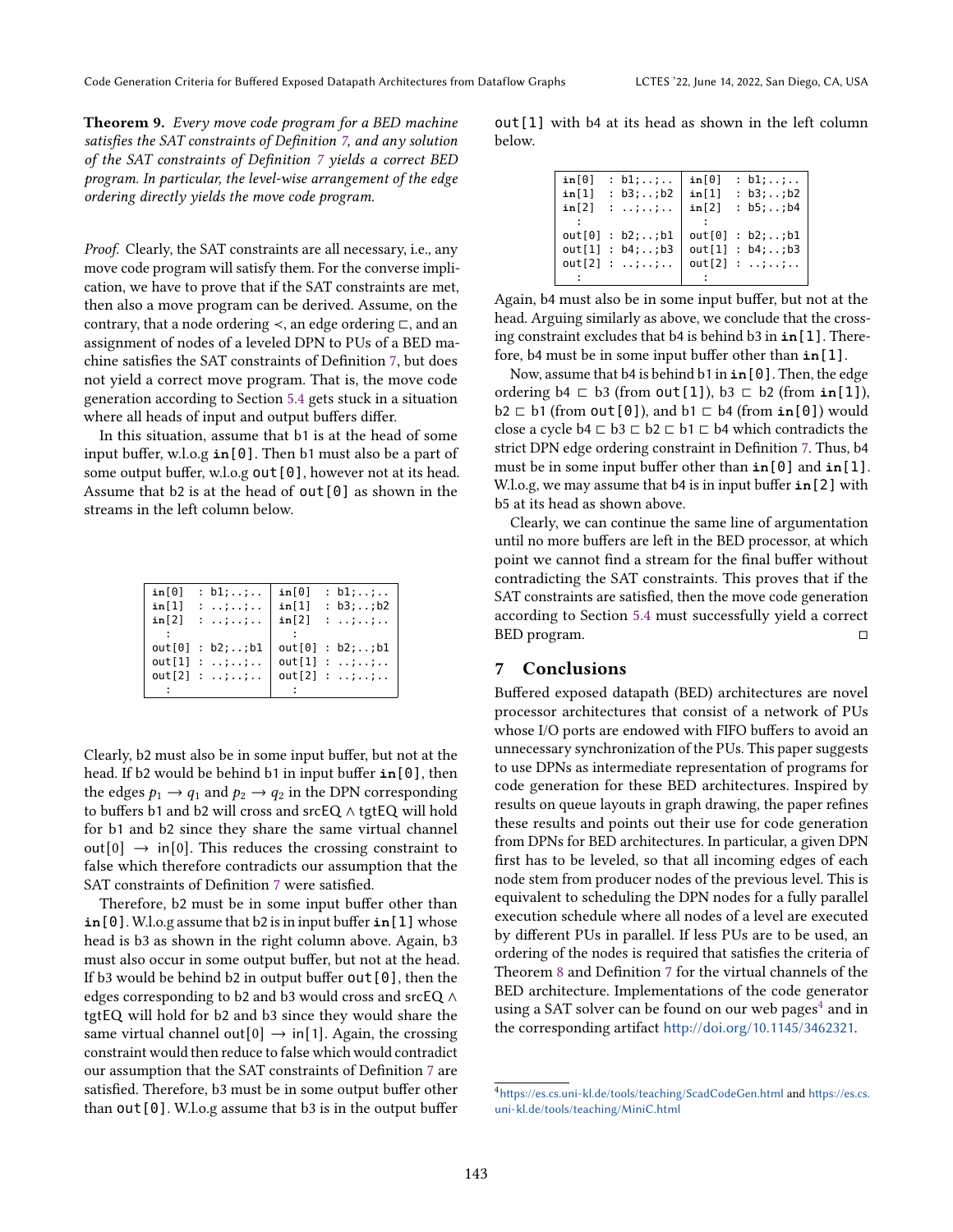## References

- <span id="page-11-26"></span>[1] J.M. Alam, M.A. Bekos, M. Gronemann, M. Kaufmann, and S. Pupyrev. 2020. Queue Layouts of Planar 3-Trees. Algorithmica 82, 9 (2020), 2564-2585.
- <span id="page-11-5"></span>[2] M. Anders, A. Bhagyanath, and K. Schneider. 2018. On Memory Optimal Code Generation for Exposed Datapath Architectures with Buffered Processing Units. In Application of Concurrency to System Design (ACSD), T. Chatain and R. Grosu (Eds.). IEEE Computer Society, Bratislava, Slovakia, 115-124.
- <span id="page-11-20"></span>[3] M.A. Bekos, H. Förster, M. Gronemann, T. Mchedlidze, F. Montecchiani, C. Raftopoulou, and T. Ueckerdt. 2019. Planar Graphs of Bounded Degree have Constant Queue Number. Technical Report arXiv:1811.00816. arXiv.org.
- [4] A. Bhagyanath. 2020. Code Generation for Synchronous Control Asynchronous Dataflow Architectures. Ph.D. Dissertation. Department of Computer Science, University of Kaiserslautern, Germany.
- <span id="page-11-6"></span>[5] A. Bhagyanath and K. Schneider. 2016. Optimal Compilation for Exposed Datapath Architectures with Buffered Processing Units by SAT Solvers. In Formal Methods and Models for Codesign (MEMOCODE), E. Leonard and K. Schneider (Eds.). IEEE Computer Society, Kanpur, India, 143-152.
- [6] A. Bhagyanath and K. Schneider. 2017. Exploring Different Execution Paradigms in Exposed Datapath Architectures with Buffered Processing Units. In International Conference on Embedded Computer Systems: Architectures, Modeling, and Simulation (SAMOS), Y. Patt and S.K. Nandy (Eds.). IEEE Computer Society, Samos, Greece, 1-10.
- <span id="page-11-7"></span>[7] A. Bhagyanath and K. Schneider. 2017. Exploring the Potential of Instruction-Level Parallelism of Exposed Datapath Architectures with Buffered Processing Units. In Application of Concurrency to System Design (ACSD), A. Legay and K. Schneider (Eds.). IEEE Computer Society, Zaragoza, Spain, 106-115.
- <span id="page-11-8"></span>[8] G. Blake, R.G. Dreslinski, and T. Mudge. 2009. A Survey of Multicore Processors. IEEE Signal Processing Magazine 26, 6 (Nov. 2009), 26-37.
- <span id="page-11-11"></span>[9] F.J. Brandenburg. 1988. On the Intersection of Stacks and Queues. Theoretical Computer Science 58 (1988), 69-80.
- <span id="page-11-13"></span>[10] L. Breveglieri, A. Cherubini, and S. Crespi-Reghizzi. 1991. Real-time scheduling by queue automata. In Formal Techniques in Real-Time and Fault-Tolerant Systems (FTRTFTS) (LNCS), J. Vytopil (Ed.), Vol. 571. Springer, Nijmegen, The Netherlands, 131-147.
- <span id="page-11-9"></span>[11] R. Buehrer and K. Ekanadham. 1987. Incorporating Dataflow Ideas into von Neumann Processors for Parallel Execution. IEEE Transactions on Computers (T-C) 36, 12 (December 1987), 1515-1522.
- <span id="page-11-0"></span>[12] D. Burger, S.W. Keckler, K.S. McKinley, M. Dahlin, L.K. John, C. Lin, C.R. Moore, J. Burrill, R.G. McDonald, and W. Yoder. 2004. Scaling to the End of Silicon with EDGE Architectures. IEEE Computer 37, 7 (July  $2004$ ,  $44-55$ .
- <span id="page-11-12"></span>[13] A. Cherubini, C. Citrini, S. Crespi Reghizzi, and D. Mandrioli. 1991. QRT FIFO automata, breadth-first grammars and their relations. Theoretical Computer Science 85 (1991), 171-203.
- <span id="page-11-2"></span>[14] H. Corporaal. 1994. Design of Transport Triggered Architectures. In Great Lakes Symposium on VLSI (GLSVLSI). IEEE Computer Society, Notre Dame, IN, USA, 130-135.
- [15] H. Corporaal. 1999. TTAs: Missing the ILP complexity wall. Journal of Systems Architecture 45, 12-13 (June 1999), 949-973.
- <span id="page-11-3"></span>[16] H. Corporaal, J. Janssen, and M. Arnold. 2000. Computation in the Context of Transport Triggered Architectures. International Journal of Parallel Programming 28, 4 (August 2000), 401-427.
- <span id="page-11-36"></span>[17] M. Dahlem, A. Bhagyanath, and K. Schneider. 2018. Optimal Scheduling for Exposed Datapath Architectures with Buffered Processing Units by ASP. Theory and Practice of Logic Programming (TPLP) 18, 1 (January 2018), 438-451.
- <span id="page-11-15"></span>[18] G. Di Battista, P. Eades, R. Tamassia, and I.G. Tollis. 1994. Algorithms for drawing graphs: an annotated bibliography. Computational Geometry 4 (1994), 235-282.
- <span id="page-11-21"></span>[19] G. Di Battista, F. Frati, and J. Pach. 2010. On the Queue Number of Planar Graphs. In Foundations of Computer Science (FOCS). IEEE Computer Society, Las Vegas, NV, USA, 365-374.
- <span id="page-11-22"></span>[20] G. Di Battista, F. Frati, and J. Pach. 2013. On the Queue Number of Planar Graphs. SIAM J. Comput. 42, 6 (2013), 2243-2285.
- <span id="page-11-17"></span>[21] V. Dujmovic, G. Joret, P. Micek, P. Morin, T. Ueckerdt, and D.R. Wood. 2019. Planar Graphs have Bounded Queue-Number. In Foundations of Computer Science (FOCS). IEEE Computer Society, Baltimore, MD, USA, 862-875.
- <span id="page-11-18"></span>[22] V. Dujmovic, G. Joret, P. Micek, P. Morin, T. Ueckerdt, and D.R. Wood. 2020. Planar Graphs Have Bounded Queue-Number. Journal of the ACM (JACM) 67, 4 (2020), 22:1-22:38.
- <span id="page-11-23"></span>[23] V. Dujmović. 2013. Graph Layouts via Layered Separators. Technical Report arXiv:1302.0304. arXiv.org.
- <span id="page-11-16"></span>[24] V. Dujmović, D. Eppstein, R. Hickingbotham, P. Morin, and D.R. Wood. 2021. Stack-number is not bounded by queue-number. Technical Report arXiv:2011.04195v2. arXiv.org.
- <span id="page-11-19"></span>[25] V. Dujmović, G. Joret, P. Micek, P. Morin, T. Ueckerdt, and D.R. Wood. 2020. Planar graphs have bounded queue-number. Technical Report arXiv:1904.04791v5. arXiv.org.
- <span id="page-11-24"></span>[26] V. Dujmović, P. Morin, and D.R. Wood. 2013. Layered Separators for Queue Layouts, 3D Graph Drawing and Nonrepetitive Coloring. In Foundations of Computer Science (FOCS). IEEE Computer Society, Berkeley, CA, USA, 280-289.
- <span id="page-11-25"></span>[27] V. Dujmović, P. Morin, and D.R. Wood. 2019. Queue Layouts of Graphs with Bounded Degree and Bounded Genus. Technical Report arXiv:1901.05594v2. arXiv.org.
- <span id="page-11-27"></span>[28] P. Eades and D. Kelly. 1986. Heuristics for reducing crossings in 2layered networks. Ars Combinatoria 21-A (1986), 89-98.
- <span id="page-11-30"></span>[29] P. Eades, B.D. McKay, and N.C. Wormald. 1986. On an Edge Crossing Problem. In Australian Computer Science Conference. Australian National University, 327-334.
- <span id="page-11-31"></span>[30] P. Eades and S. Whitesides. 1994. Drawing graphs in two layers. Theoretical Computer Science (TCS) 131, 2 (September 1994), 361-374.
- <span id="page-11-28"></span>[31] P. Eades and N.C. Wormald. 1994. Edge Crossings in Drawings of Bipartite Graphs. Algorithmica 11 (1994), 379-403.
- <span id="page-11-32"></span>[32] S. El-Basil. 1987. Applications of Caterpillar Trees in Chemistry and Physics. Journal of Mathematical Chemistry 1, 2 (1987), 153-174.
- <span id="page-11-10"></span>[33] J. Esparza, M. Luttenberger, and M. Schlund. 2014. A Brief History of Strahler Numbers. In Language and Automata Theory and Applications (LATA) (LNCS), A.-H. Dediu, C. Martin-Vide, J.L. Sierra-Rodriguez, and B. Truthe (Eds.), Vol. 8370. Springer, Madrid, Spain, 1-13.
- <span id="page-11-14"></span>[34] M. Feller and M.D. Ercegovac. 1981. Queue machines: An organization for parallel computation. In Conpar 81 (LNCS), W. Brauer, P. Brinch Hansen, D. Gries, C. Moler, G. Seegmüller, J. Stoer, N. Wirth, and W. Händler (Eds.), Vol. 111. Springer, Nürnberg, Germany, 37-47.
- <span id="page-11-29"></span>[35] U. Fößmeier and M. Kaufmann. 1997. Nice drawings for planar bipartite graphs. In Italian Conference on Algorithms and Complexity (CIAC) (LNCS), G. Bongiovanni, D.P. Bovet, and G. Di Battista (Eds.), Vol. 1203. Springer, Rome, Italy, 122-134.
- <span id="page-11-35"></span>[36] G. Gange, P.J. Stuckey, and K. Marriott. 2011. Optimal k-Level Planarization and Crossing Minimization. In Graph Drawing (GD) (LNCS), U. Brandes and S. Cornelsen (Eds.), Vol. 6502. Springer, Konstanz, Germany, 238-249.
- <span id="page-11-34"></span>[37] M.R. Garey and D. S. Johnson. 1983. Crossing Number is NP-Complete. SIAM Journal on Algebraic Discrete Methods 4, 3 (1983), 312-316.
- <span id="page-11-4"></span>[38] S. Gatzka and C. Hochberger. 2005. The AMIDAR Class of Reconfigurable Processors. The Journal of Supercomputing 32, 2 (2005), 163-181.
- <span id="page-11-1"></span>[39] V. Govindaraju, C.-H. Ho, T. Nowatzki, J. Chhugani, N. Satish, K. Sankaralingam, and C. Kim. 2012. DySER: Unifying Functionality and Parallelism Specialization for Energy-Efficient Computing. IEEE Micro 33, 5 (2012).
- <span id="page-11-33"></span>[40] F. Harary and A.J. Schwenk. 1973. The Number of Caterpillars. Discrete Mathematics 6 (1973), 359-365.